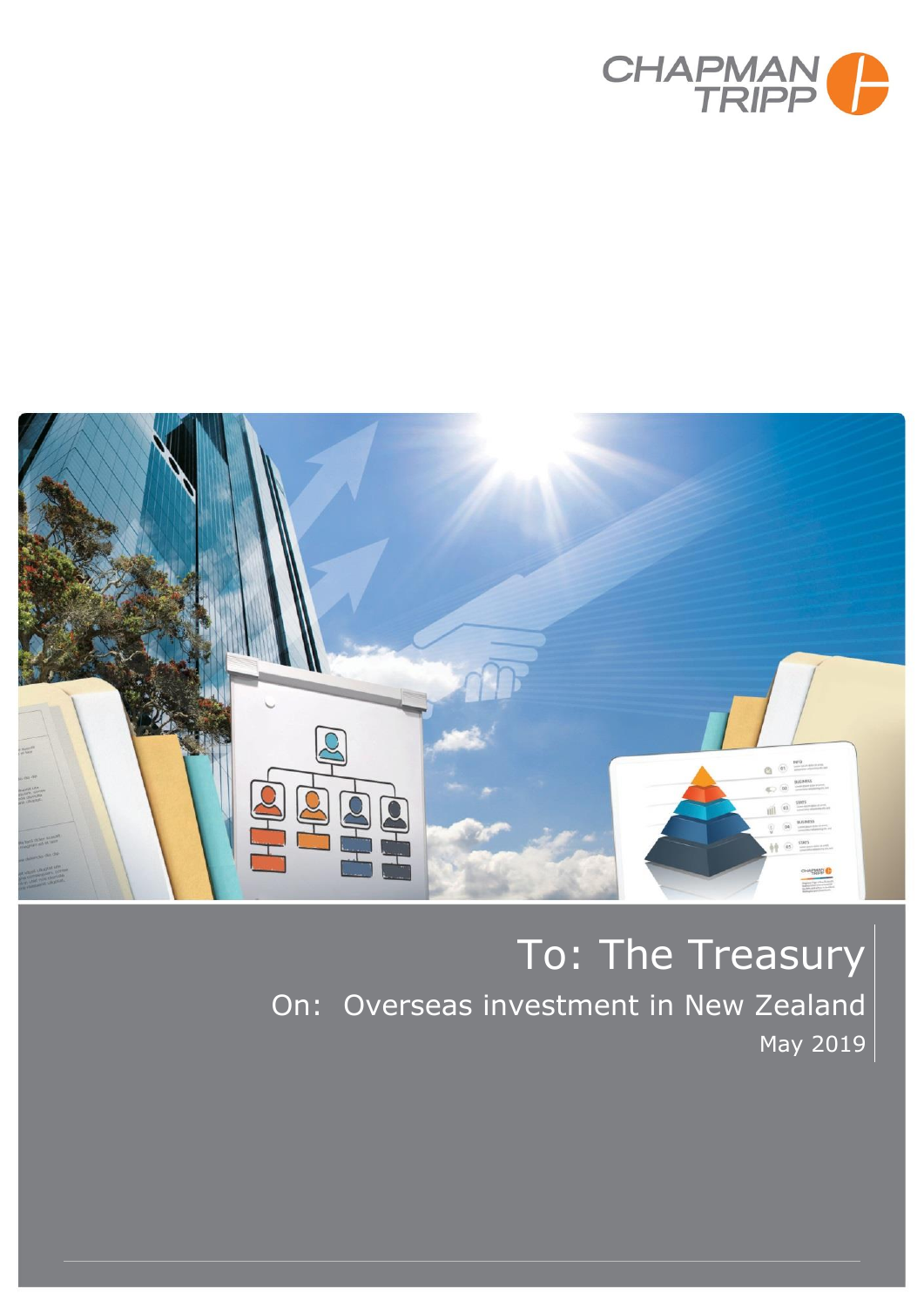

ABOUT CHAPMAN TRIPP This submission is from Chapman Tripp, PO Box 2206, Auckland 1140. We are New Zealand's leading full-service law firm.

Our contacts for the purposes of this submission are:



**SIMON PEART - PARTNER** T:  $+6444986338$ M: +64 27 207 0825 E: simon.peart@chapmantripp.com



T:  $+6493579077$ M: +64 27 478 3192 E: roger.wallis@chapmantripp.com



**RACHEL DUNNE - PARTNER**  $T: 46493579626$ M: +64 27 553 4924 E: rachel.dunne@chapmantripp.com



**TESSA BAKER - SENIOR ASSOCIATE** T:  $+6493579502$  $M: +64276223161$ E: tessa.baker@chapmantripp.com



NICK LETHAM - SENIOR ASSOCIATE  $\overline{1}$ : +64 3 353 0024 M: +64 27 204 7323 E: nick.letham@chapmantripp.com



**LUKE BOWERS - SENIOR LEGAL ADVISOR**  $T: 46493579052$ M: +64 21 207 5 25 2 E: luke.bowers@chapmantripp.com



#### **SEBASTIAN TEMPLETON - SENIOR SOLICITOR**  $\overline{1}$ : 64 4 4 9 8 2 4 0 1

E: sebastian.templeton@chapmantripp.com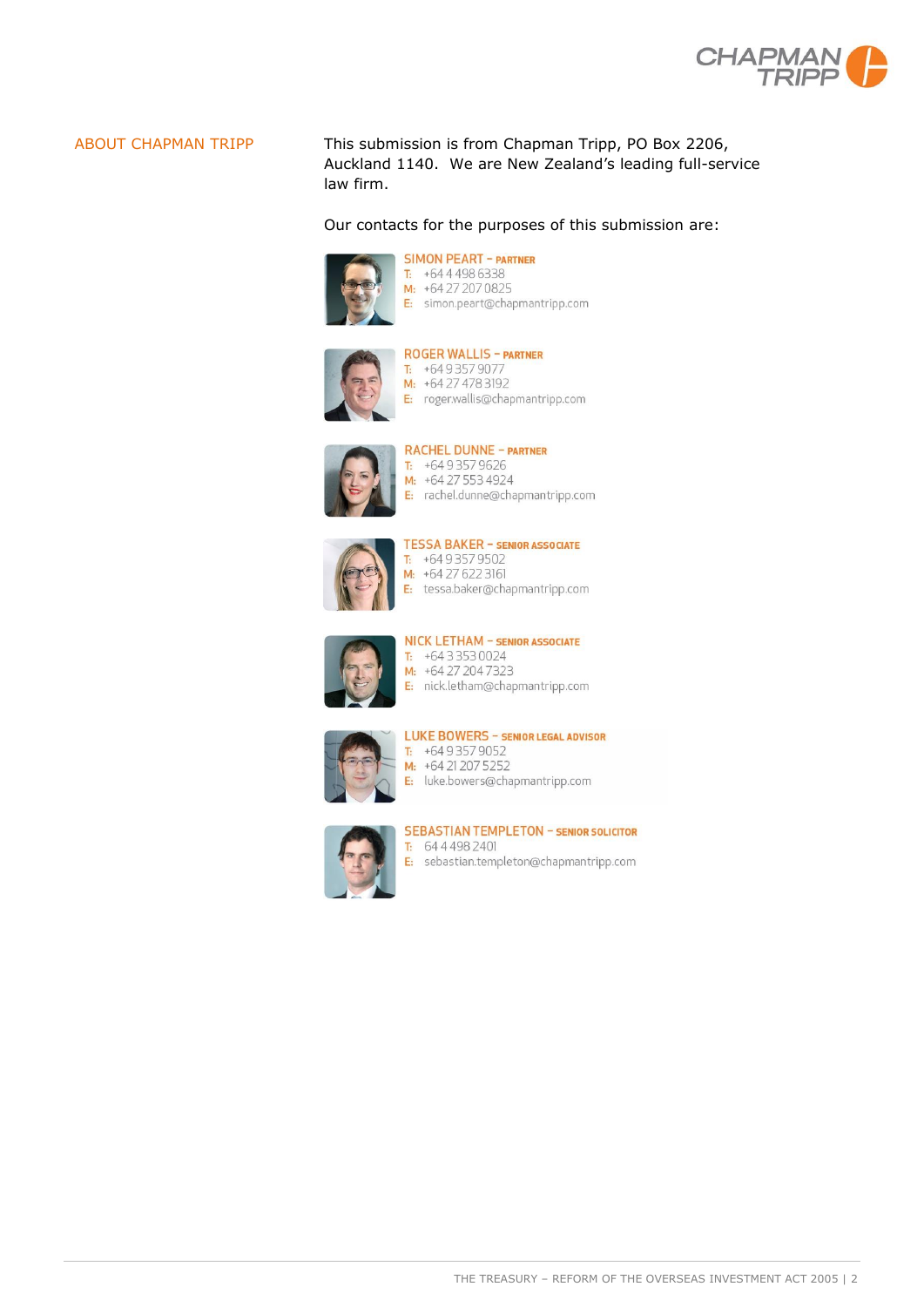

# Introduction

- 1 Thank you for the opportunity to submit on the Treasury April 2019 Consultation document "*Reform of the Overseas Investment Act 2005*" (*Consultation Paper*). Chapman Tripp frequently advises on the application of the Overseas Investment Act (*the Act*), knows the issues that tend to arise, and has an interest in ensuring the Act functions well.
- 2 Treasury has accurately identified most of the problems with the current regime and is proposing many effective options for change. We welcome particularly Treasury's recognition of the issues around the application of the Act to listed companies, the tipping point for acquiring consent, and open-ended timeframes.
- 3 In our view, the Act is overbroad in its application, capturing a range of transactions that are not plausibly within its policy objectives. The Consultation Paper proposes a number of solutions to this problem which would have the potential to create a workable and effective regime.
- 4 Our submission mirrors the structure of the Consultation Paper. Our submission has been prepared by partners and senior lawyers expert in this area and does not purport to represent the views of our clients.

# Executive summary

- 5 Chapman Tripp supports the following options/solutions as part of Treasury's proposed reform of the Act.
	- a) *Sensitive adjoining land:* the current definition of sensitive adjoining land is too broad. Treasury's proposed Option 1 deals to this problem, narrowing the definition in a material way while still retaining exceptions to protect adjoining land where actually needed.
	- b) *Leases*: leases should only be screened if they are residential leases over 12 years or leases over 35 years for all other categories.
	- c) *Definition of overseas person:* issuers with a primary listing of their equity securities on a licensed financial product market (such as the NZX Main Board) should be treated as an overseas person only if at least one overseas person (alone or together with its associates) has obtained a shareholding of 25% or more in the issuer.
	- d) *Portfolio investors:* a class exemption should be adopted, to be granted to portfolio investors that are beneficially owned and controlled by New Zealanders (i.e. with at least 51% of the entity's funds under management invested on behalf of New Zealanders).
	- e) *Tipping point:* consent should be required only for a transaction in an entity that owns or controls an interest in sensitive land where an overseas person acquires a class of securities in that entity such that, when the transaction is complete, the acquirer will hold shares giving them a control interest in the entity; and as a result of that transaction, the entity invested in will be an overseas person.
	- f) *Investor test:* the business experience and acumen, financial commitment and immigration eligibility criteria should be removed from the test. In respect of the good character criterion, we support the simplifications proposed by Treasury's Option 1 or Option 2, and believe either would streamline the character assessment in a manner that does not undermine materially its purpose or scope.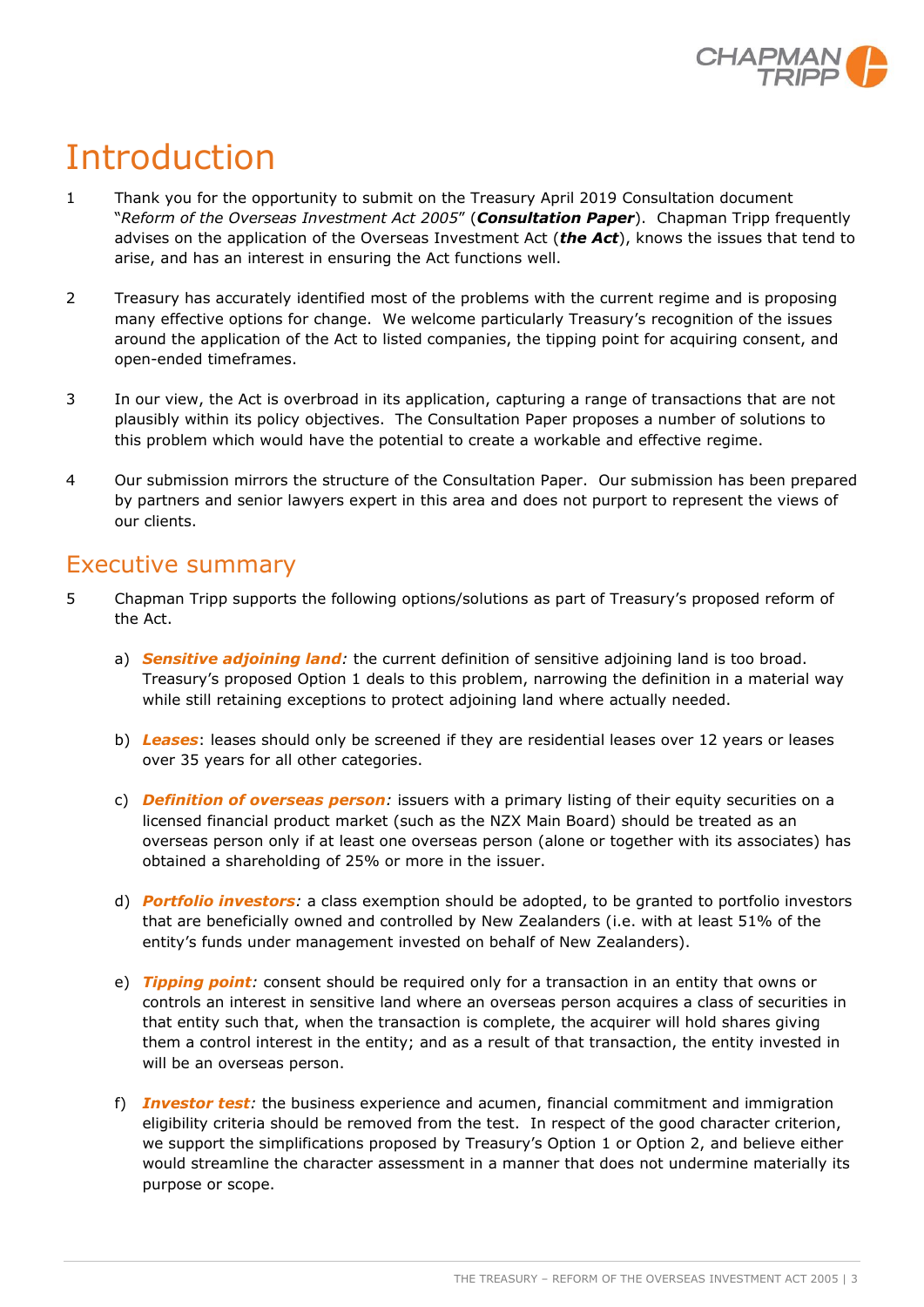

- g) *Impact of investments:* a national interest test should be adopted to operate alongside a simplified benefit to New Zealand test. The onus of the test should be on decision-makers to identify a reason why the national interest would be harmed by the proposed transaction, rather than requiring applicants to demonstrate that the transaction would benefit national interest.
- h) *Timeframes:* deadlines that are tailored to each of the Act's consent pathways should be introduced. This should be supported by increased resources for the Overseas Investment Office (*OIO*).
- 6 We have not commented on all of the proposals Treasury has put forward, choosing instead to focus on those on which we have a particular view. We have also proposed some additional changes, not discussed in the Consultation Paper, from paragraph [105.](#page-17-0)
- 7 We strongly recommend that any proposed changes following this consultation be captured in exposure drafts of the legislation and regulations. This is a technical area of the law where the drafting can be as important to the outcome as the policy intention that informs the legislation, and can even defeat that intention by setting up unforeseen consequences.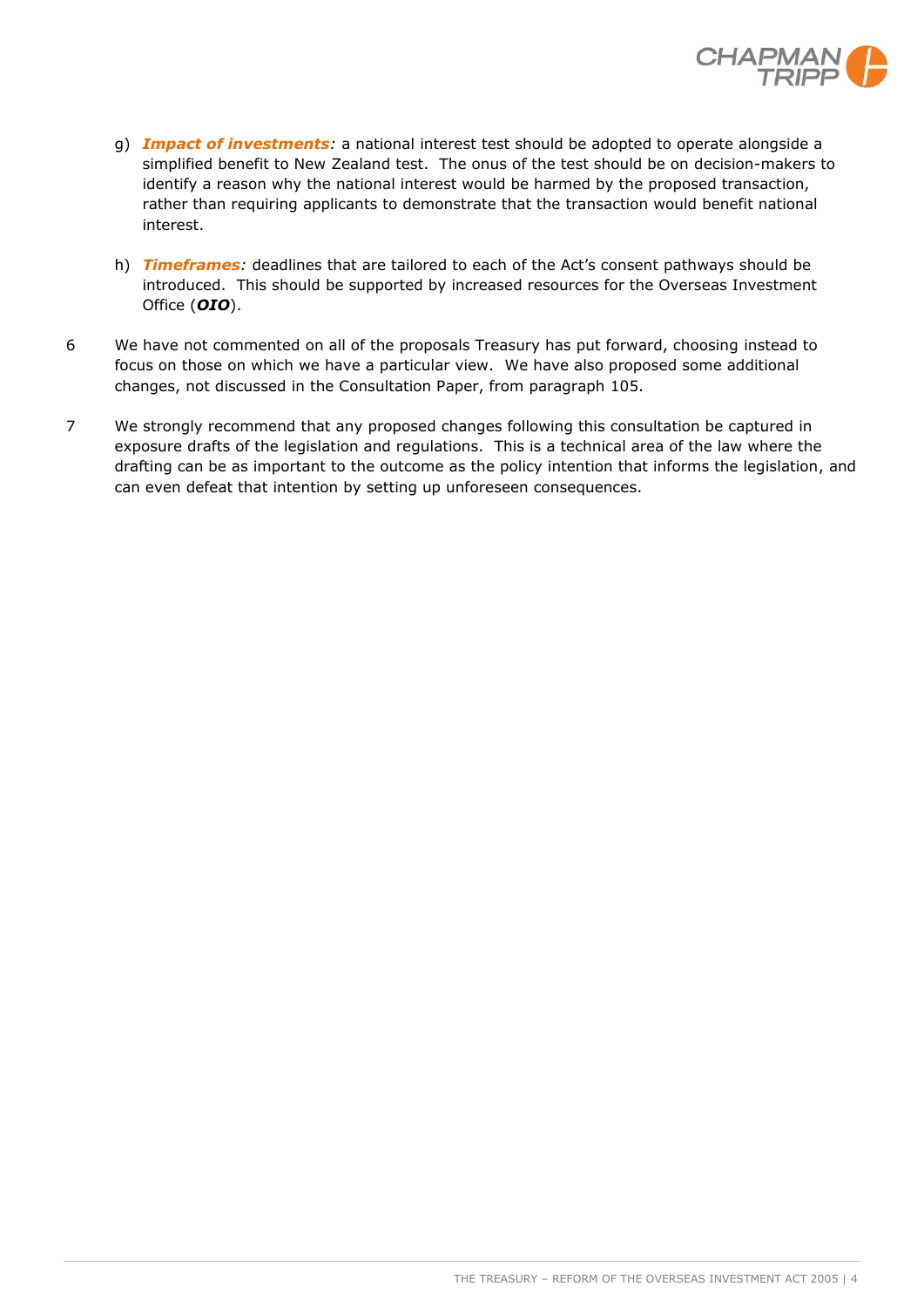

# Part A: What assets do overseas persons need consent to invest in?

### Sensitive adjoining land (from page 20 of the Consultation Paper)

- 8 The current definition of sensitive adjoining land is overly broad. We consider that there are sufficient other regulatory mechanisms (such as the Resource Management Act 1991 (*RMA*)) to protect adjoining land and that the Act contributes little in the way of additional protection.
- 9 For example, consent could be obtained to acquire land that is sensitive because it adjoins a property that includes a listed historic place on the basis that the acquisition would provide new jobs and investment for development purposes – neither of which bear any relationship to the historic place on the adjoining land. There is no clear policy reason why this land is caught by the Act.
- 10 Chapman Tripp worked recently on a transaction that required consent because the heavy industrial site owned by the New Zealand subsidiaries adjoined a regional park. The client incurred over \$100,000 in external costs to obtain that consent. There is no clear policy reason why such land is caught, particularly given none of the benefits claimed were (or, in fact, could have been) in any way related to the regional park.
- 11 Of the two options Treasury has proposed, we prefer option 1 (page 22 of the Consultation Paper). Removing Table 2 land from the definition of sensitive land will narrow the definition in a material way, while still retaining exceptions to protect adjoining land where needed.
- 12 Alternatively, adoption of Option 2 would still be a significant improvement to the current Schedule 1 to the Act. In particular, we support removing the section 37 'list' land from Table 2. The 'list' is difficult to interpret and apply and there is no clear policy reason for it. Chapman Tripp has worked on a number of transactions where sensitivity has been triggered due to section 37 land. The section 37 'list' artificially distinguishes between reserve/public and open space land for no apparent policy reason. In a number of cases, our clients' properties have been assessed as sensitive, where a district plan requires provision of an esplanade reserve, but only upon future subdivision.

# Leases of sensitive land (from page 25 of the Consultation Paper)

- 13 We agree that overseas investment is being deterred by the disproportionate cost, time and stringency of the screening process for leases. We are aware of offshore transactions involving multinational businesses, which needed consent solely because leases were involved, where the investors considered shutting down the New Zealand operations or moving premises to avoid the delays associated with the consenting process.
- 14 In our view, leases should only be captured by the Act where they are of sufficient duration that they confer a degree of lasting influence or control comparable to freehold ownership.
- 15 We support an amended version of Treasury's option 2 (page 26 of the Consultation Paper). We support creating a split category of screening but think consent should be required only for leases of more than 12 years for residential and non-urban land over five hectares and of more than 35 years for all other classes of land (consistent with the subdivision requirements of the *RMA*). We do not agree that leases of non-urban land should be screened in the same way as residential land and consider that the 10 year threshold should apply only to residential land.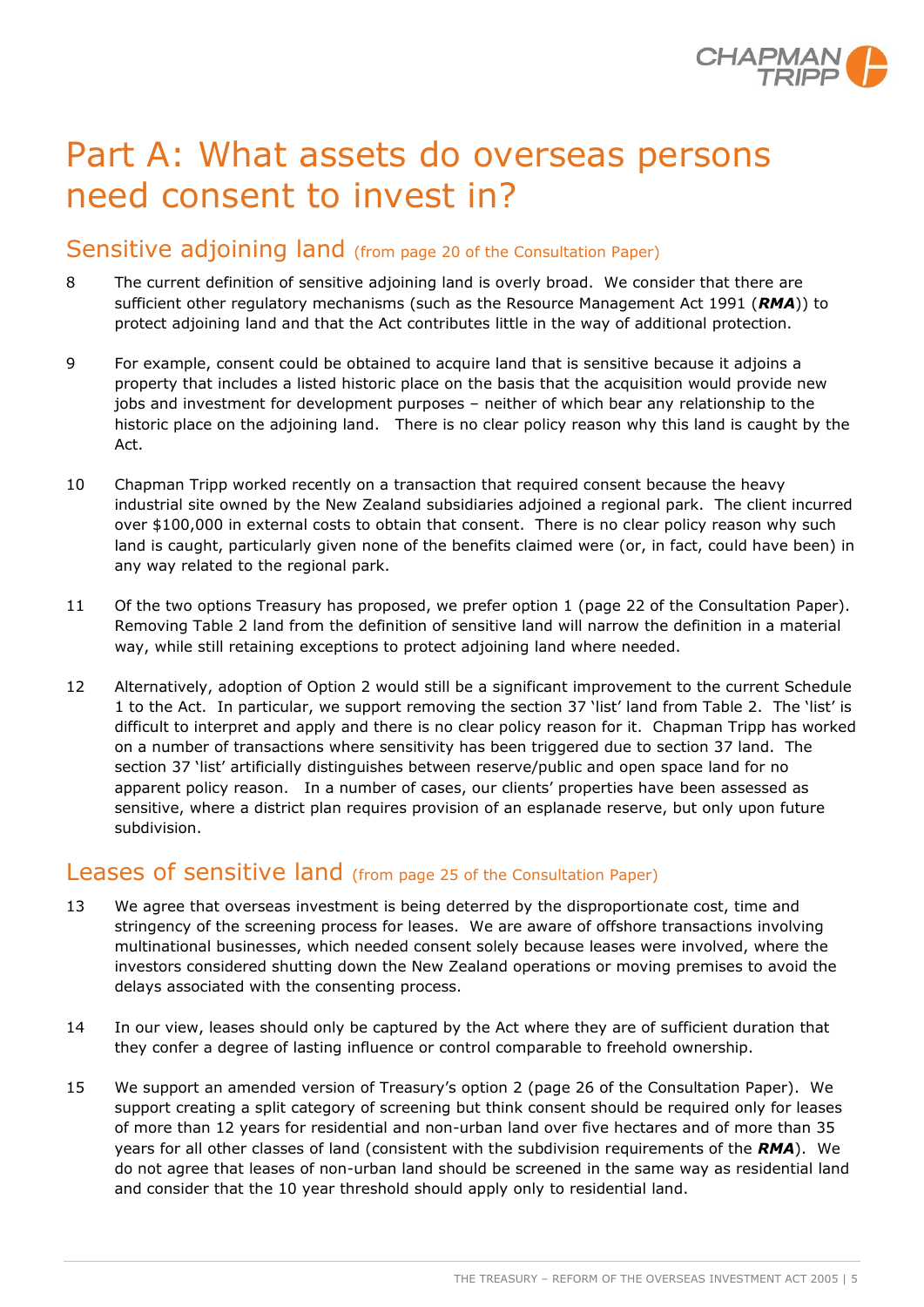

# Part B: Who needs consent, and when, to invest in sensitive assets?

The definition of overseas person as it applies to bodies corporate (from page 31 of the Consultation Paper)

- 16 Many listed bodies corporate in New Zealand are categorised as "overseas persons" under the Act although they have a large proportion of New Zealand ownership, they have local incorporation, their headquarters, boards and senior management are in New Zealand, and they have primarily New Zealand employees. Furthermore, as they are listed entities, New Zealanders have the ability to buy interests in them at any time.
- 17 The need to redefine the application of the Act for New Zealand controlled listed bodies corporate is one of the key recommendations of the late Rob Cameron's *Capital Market Development Taskforce* that has not yet been implemented (see *Progress Report* 31 July 2009, and final *Capital Markets Matter* report, December 2009).
- 18 The current definition of "overseas persons" imposes significant regulatory and commercial burdens, including:
	- 18.1 some listed entities making upwards of four sensitive land applications a year, often costing more than \$100,000 in external costs (lawyer and OIO fees) in addition to the large burden placed on executive time and focus, sometimes exacerbated by significant delays in completing transactions;
	- 18.2 committing capital to less attractive projects to help demonstrate a "benefit to New Zealand" in the context of a sensitive land consent application;
	- 18.3 disadvantaging listed entities' commercial position in a competitive sales process because:
		- o vendors prefer unconditional offers (allowing much quicker timeframes and greater certainty); and
		- $\circ$  particularly in respect of sensitive land applications, the cost of an OIO application can have a material effect on the value of the offer and its ultimate success;
	- 18.4 pushing projects into sub-optimal premises because the preferred location would require an OIA application; and
	- 18.5 disadvantaging listed entities' commercial position when renewing leases over land, particularly in the agriculture sector.
- 19 Listed entities near the 25% threshold also face significant costs. They must monitor their level of overseas ownership, including undertaking share register analysis and issuing tracing notices to shareholders to determine both legal and beneficial holdings. They are also more likely to "over comply" and seek consent when there is doubt about their extent of overseas ownership, or their extent of overseas ownership may change in the lead up to a transaction.
- 20 Adopting a sensible definition of "overseas person" that excluded New Zealand listed entities with a genuine New Zealand presence would eliminate a large amount of compliance burden, both cost and management time, and thereby increase competitiveness and productivity. Chapman Tripp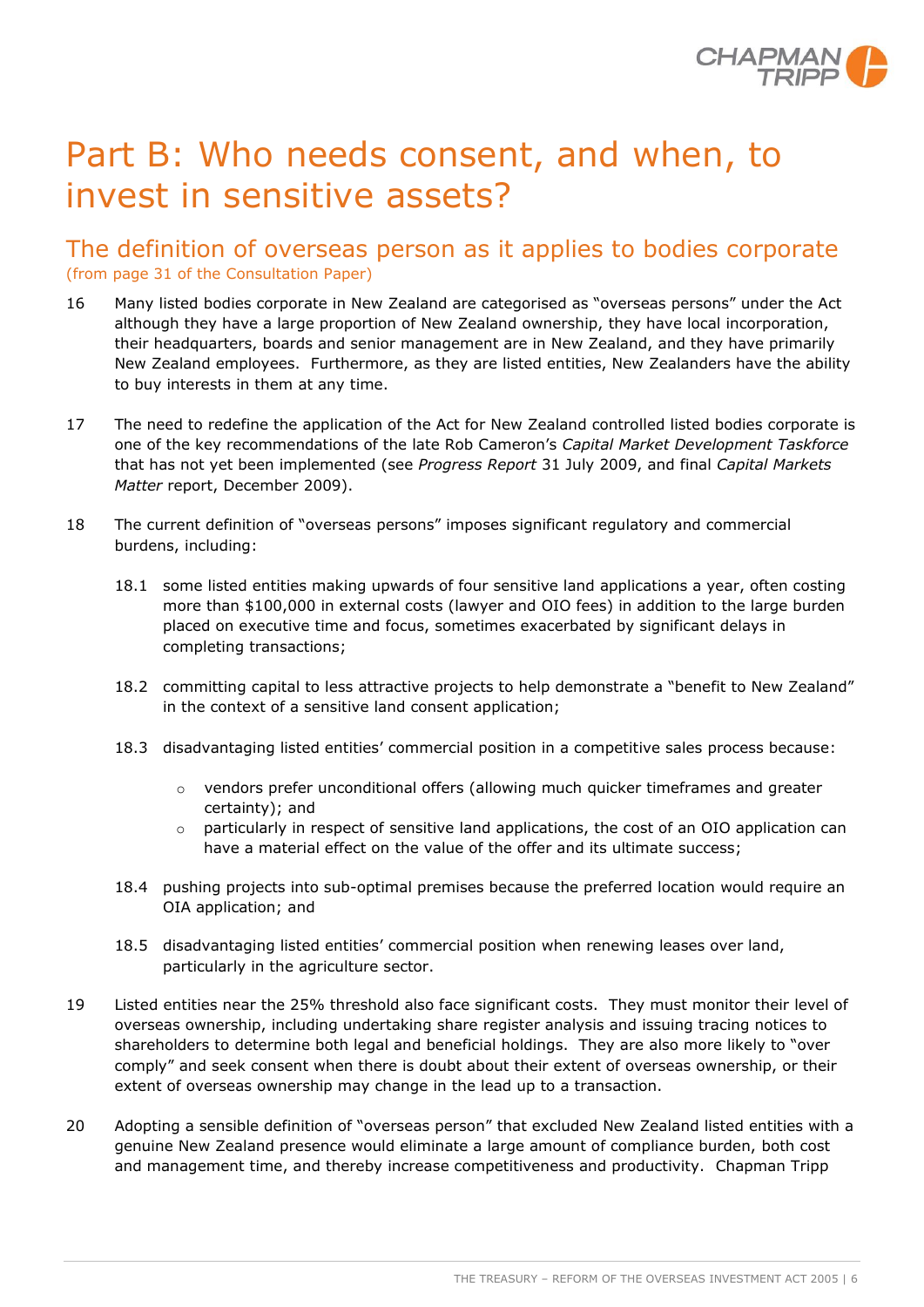

considers it important that the definition of overseas person, as it applies to entities with a primary equity listing on a licensed market, recognise:

- 20.1 that their day-to-day ownership profile is outside their control as their shares are freely tradeable
- 20.2 the limited impact on "control" of small (less than 25%) shareholdings by "overseas persons" even where the combined holdings held overseas represent a majority, and
- 20.3 the practical difficulties of ascertaining beneficial ownership given the day to day variability in shareholdings (and deferred settlement of on-market trades on a T+2 basis), as well as the routine use of custodians, nominee companies and trusts.
- 21 A significant component of overseas ownership is passive portfolio ownership. A recent analysis by JBWere of New Zealand listed issuers (representing 95.6% of the S&P/NZX All Index on total market capitalisation) found only 7.8% ownership by "offshore strategic stakes" against 31.1% ownership by "other offshore owners" – primarily managed funds, with a small portion of offshore retail investors.

#### **CHAPMAN TRIPP'S RECOMMENDED SOLUTION**

22 Chapman Tripp's solution (the *Recommended Solution*) is set out below:

*An overseas person means, in relation to a body corporate with a primary equity listing a licensed market (A), if an overseas person has obtained (either alone or together with its associate(s)) a 25% or more ownership or control interest in A and:* 

- *(a) the overseas person obtained consent for that transaction under section 12(b)(i) or 13(1)(a); or*
- (b) *the overseas person has notified A that it has obtained (either alone or together with its associate(s)) a 25% or more ownership or control interest in A in accordance with [reference to new section below introducing a primary obligation on overseas person to notify the listed company]*.

A *licensed market* would have the same meaning as in the Financial Markets Conduct Act 2013.

23 The section referenced above imposing a primary obligation on overseas persons would be drafted as follows:

> *An overseas person who (either alone or together with its associate(s)) has an 25% or more ownership or control interest in a listed issuer must disclose that fact to the listed issuer, within 5 trading days of this section becoming applicable as a result of—*

- *(i) the listing of the listed issuer; or*
- (ii) *the overseas person (either alone or together with its associate(s)) obtaining the 25% or more ownership or control interest in the listed issuer.*
- 24 The Recommended Solution would exclude New Zealand listed bodies corporate from the definition of "overseas person" if no one "overseas person" (alone or together with its associates) holds more than 25% of the shares in the NZ listed entity (or the NZ listed entity had not been notified of such holding, whether directly or through the OIO consent process).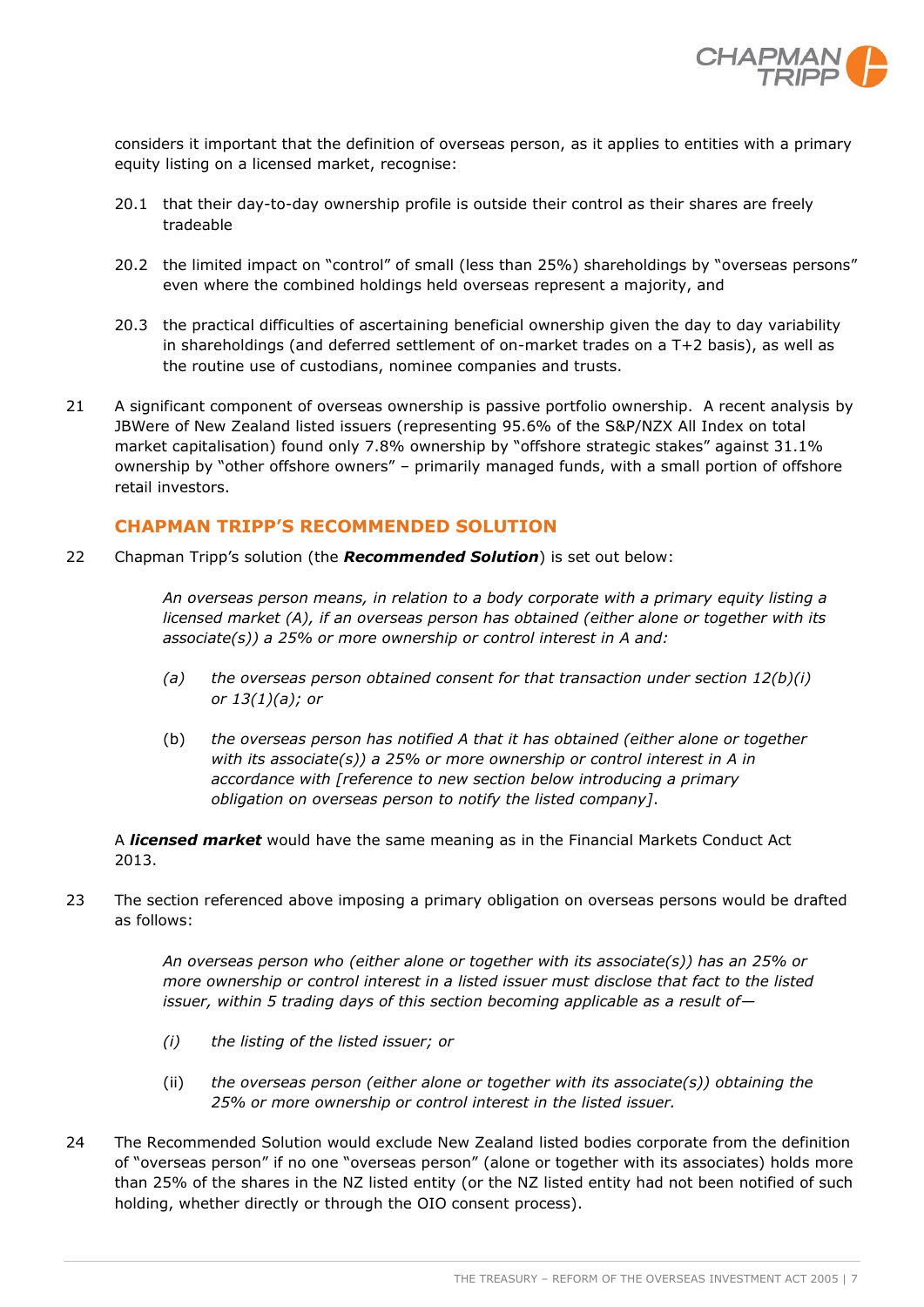

- 25 The definition of "associate" in the Act is broad. To make it work, there would need to be some exclusions for the types of relationship excluded from the definition of "relevant interest" provided for in section 238 of the Financial Markets Conduct Act 2013 (*FMCA*) or section 6(3) of the Foreign Acquisitions and Takeovers Act 1975 (Cth of Australia).
- 26 The Recommended Solution could be subject to a "call in" right by the OIO or responsible Ministers. This would allow the OIO/Ministers to notify a listed entity that they consider it to be an "overseas person" for the purposes of the Act on the basis that it is controlled by overseas persons. Exercise of the call in would require statutory guidance, and procedural protections. An appropriate model for such a regime is Sub-Part 3 of Part 9 of the FMCA.
- 27 The key benefits of the Recommended Solution include:
	- 27.1 only treating listed bodies corporate as "overseas persons" if they are in fact effectively controlled by a single, identifiable "overseas person", consistent with the concept of "control" under the Takeovers Code;<sup>1</sup>
	- 27.2 providing more certainty to listed bodies corporate when considering whether they are an "overseas person". A listed body corporate (A) will only become an "overseas person" if another "overseas person" (B) obtains a controlling stake. This would generally require B to obtain consent under the Act. In obtaining consent, B effectively notifies A that it is now an "overseas person". In circumstances where B was not required to obtain consent (e.g. where the value of A's shares and assets was less than \$100 million and it did not hold sensitive land), B would instead be required to directly notify A of its controlling stake; and
	- 27.3 removing the issues identified by Treasury in relation to the 'tipping point' regime.
- 28 As set out in detail below, while an improvement to the current definition of "overseas person", we believe that the Options considered in the Treasury Paper would leave listed entities subject to continuing uncertainty as to whether they might be an overseas person at any given time (or may at any moment become an "overseas person") and do not accurately capture when a listed entity becomes controlled by an "overseas person".

#### **CHAPMAN TRIPP'S ALTERNATIVE SOLUTION**

j

- 29 Chapman Tripp strongly supports the Recommended Solution but, if it is not adopted, our preference would be to combine Options 1 and 2 in the Consultation Paper (at page 32) such that a listed body corporate will only be an "overseas person" if:
	- 29.1 more than 49% of a class of voting financial products is overseas owned, and
	- 29.2 the cumulative substantial holdings by overseas persons total 25% or more.
- 30 However, as foreshadowed above, Options 1 and 2 in in the Treasury Paper give rise to various practical difficulties for listed bodies corporate.

<sup>&</sup>lt;sup>1</sup> Under the Takeovers Code, control is deemed to pass once a person holds or controls more than 20% of the voting rights in the company. A person cannot acquire more than 20% of the voting rights in a code company except in accordance with one of the permitted exceptions under the Takeovers Code (being a full or partial takeover offer or an acquisition or allotment approved by disinterested shareholders).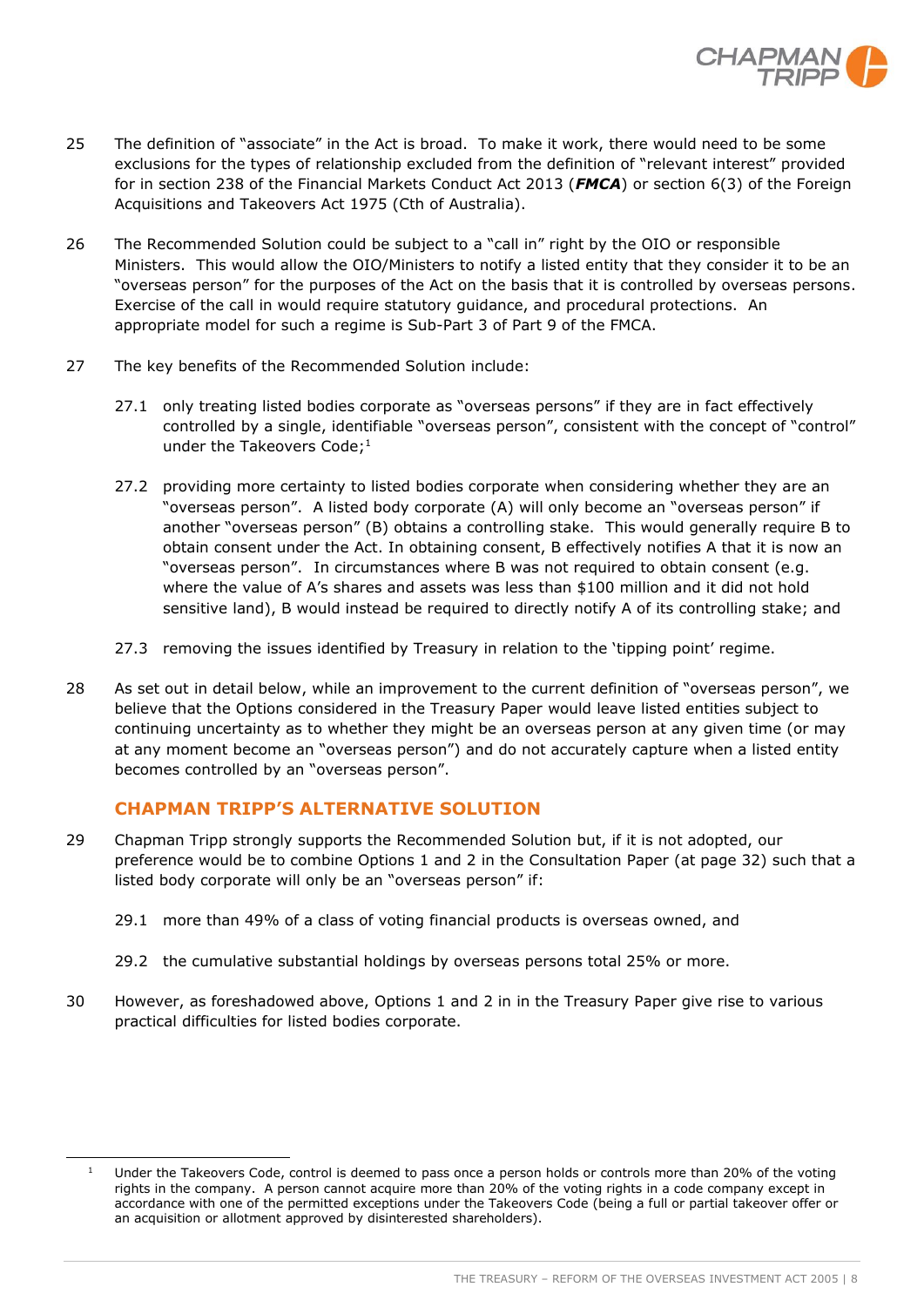

- 31 Practical difficulties with Option 1:
	- 31.1 Given the widespread use of custodians, nominee companies and trusts for listed company share ownership, the share register for a listed company does not enable the company to identify the geographic location of the beneficial owners. $2$
- 32 Practical difficulties with Option 2:
	- 32.1 Listed entities may not be able to identify from substantial product holder disclosures whether a person with a substantial holding is an overseas person or not. In addition, substantial product holder disclosures require disclosure of "relevant interests" in financial products, which may not in fact accord to ownership or control interests for the purposes of the Act. Absent changes to the substantial product holder disclosure regime requiring persons to identify whether they are an overseas person, and whether or not they have an ownership or control interest for the purposes of the Act, Option 2 leaves listed entities uncertain as to whether they are an overseas person or not.
- 33 It is important that both Option 1 and Option 2 need to be satisfied before a listed entity becomes an "overseas person". This is because:
	- 33.1 in relation to Option 1, a number of listed entities (particularly larger entities with significant indexed funds as shareholders) will still have more than 49% overseas ownership and this Option alone ignores the fact that those overseas shareholdings may comprise many unrelated de-minimis holdings; and
	- 33.2 in relation to Option 2, given the relatively concentrated nature of shareholdings of New Zealand listed bodies corporate, having an interest of 5% or more would not be uncommon. Indeed, we noted in our New Zealand Equity Capital Markets Trends and Insights report in February 2019 that approximately two thirds of issuers in the S&P/NZX 50 index had at least one person who holds or controls more than 10% of their securities. As global passive fund management continues to aggregate it is likely over time that fund managers such as Blackrock or Vanguard could routinely hold passive positions in S&P/NZX10 and NZX20 issuers well above a 5% level.
- 34 As noted above, Chapman Tripp's strong preference is the Recommended Solution, rather than combining Options 1 and 2.

#### **COMPLEMENTARY EXEMPTION / OPTION 4**

(as considered in the Consultation Paper at page 34)

j

- 35 Irrespective of the definition of overseas person which is ultimately adopted, Chapman Tripp considers it important and most beneficial to New Zealand that Option 4 in the Treasury Paper is also implemented, with clear guidelines and requirements as set out in more detail below.
- 36 Option 4 is an exemption (on the grounds of a strong connection to New Zealand), rather than a solution to the definition of overseas person. Chapman Tripp supports an exemption of this nature alongside a solution to the definition of overseas person (the options for which are discussed above). Exemptions provide flexibility that the definition of overseas person test cannot.

 $2$  Although the 'tracing' regime in ss 289-291 of the FMCA provides a listed issuer with certain powers to request details of beneficial ownership under the Financial Markets Conduct Act, these powers are time consuming and costly and impractical to use on a regular basis. Accordingly Chapman Tripp does not believe that they provide a practical solution to the problem identified.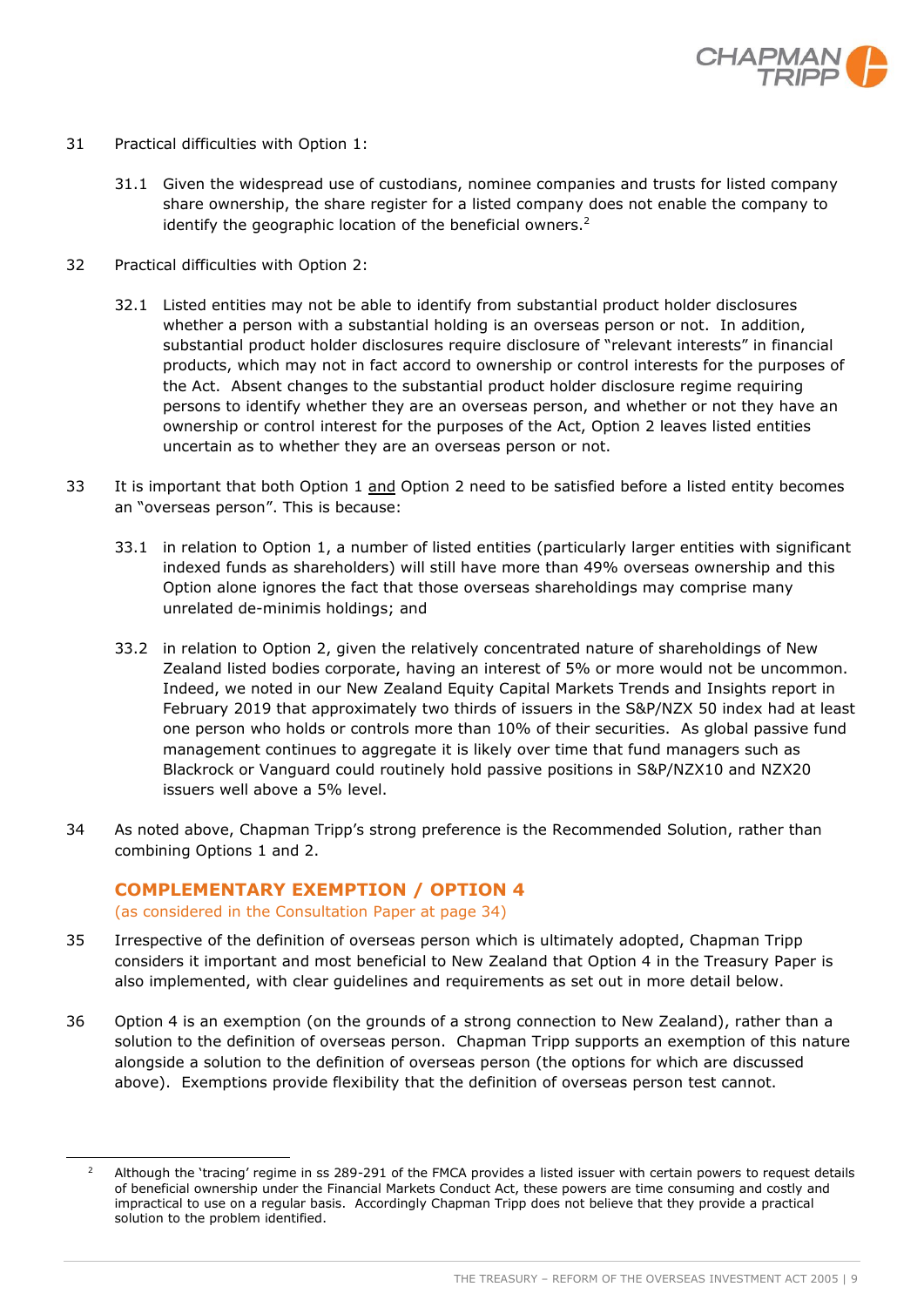

- 37 Option 4 should include positive factors that by definition evidence a "strong connection to New Zealand", with no further enquiry needed. For example, "mixed ownership model" businesses in which the Crown owns a majority and controlling share should be automatically exempted by Option 4.
- 38 For cases where more OIO/Ministerial judgement is required, Chapman Tripp strongly recommends that tests for Option 4 exemptions do not require previous consents or a previous record of compliance with the Act (which itself requires that previous consent or exemption conditions have been followed). Some entities which ought to be exempted on the basis that they are reliable businesses with a "strong connection to New Zealand" may not have required consent in the past, for example because they are new entrants or previously sat below the 25% threshold.
- 39 There are currently only two entities listed in Schedule 4 of the Regulations. By contrast, at the time the Regulations were first made, five persons were listed in Schedule 4 and the predecessor Overseas Investment Exemption Notice 1995 excluded 10 persons.
- 40 As an interim solution, we would urge Treasury and the Minister to amend regulation 49, and Schedule 4 of the Regulations, to add usual conditions to ensure the current exemption is not abused, such as disapplying the exemption if the listed issuer has a single shareholder (with its associates) that holds or controls more than 25% of its specified securities – in the same way that regulation 48(3) contains conditions for the portfolio investor exemption.
- 41 This would enable additional listed issuers to seek to be added to Schedule 4, pending implementation of the Recommend Solution by changes to the Act.

# Screening of portfolio investors (from page 38 of the Consultation Paper)

- 42 As Treasury has correctly identified, portfolio investors are generally professional investors that invest on behalf of groups comprised predominantly or exclusively of New Zealanders. Portfolio investors that are genuinely passive are still often treated as "overseas persons" because their managers are overseas - for example, KiwiSaver funds administered by the large Australian-owned banks in New Zealand.
- 43 The existing mechanism in regulation 48 and Schedule 3 of the Regulations which excludes portfolio investors from being counted in the assessment of the "overseas person" test no longer has any utility, as no portfolio investors are listed. By contrast, at the time the Regulations were first made, 11 portfolio investors had exclusions and the predecessor Overseas Investment Exemption Notice 1995 excluded 81 portfolio investors.
- 44 There is no direct incentive for portfolio investors to become listed on Schedule 3 as they are required to pay an application fee to do so, and annual fees thereafter, but the benefit from being listed accrues to the entities they invest in. Moreover, with significant changes on corporate form, M&A activity and other rationalisation of fund management over the years, a number of the portfolio investors listed in 1995 and 2005 are now in a different form (albeit a significant number are still in existence).
- 45 Although the current exclusion has fallen into disuse, it has long been recognised as a matter of policy that excluding portfolio investors from being counted in the assessment of the "overseas person" test is appropriate.
- 46 We note that under the current framework:
	- 46.1 New Zealand entities have been treated as overseas persons because of a portfolio investment even though the investors are New Zealanders and the ownership threshold would not have been triggered had they bought their shares directly, and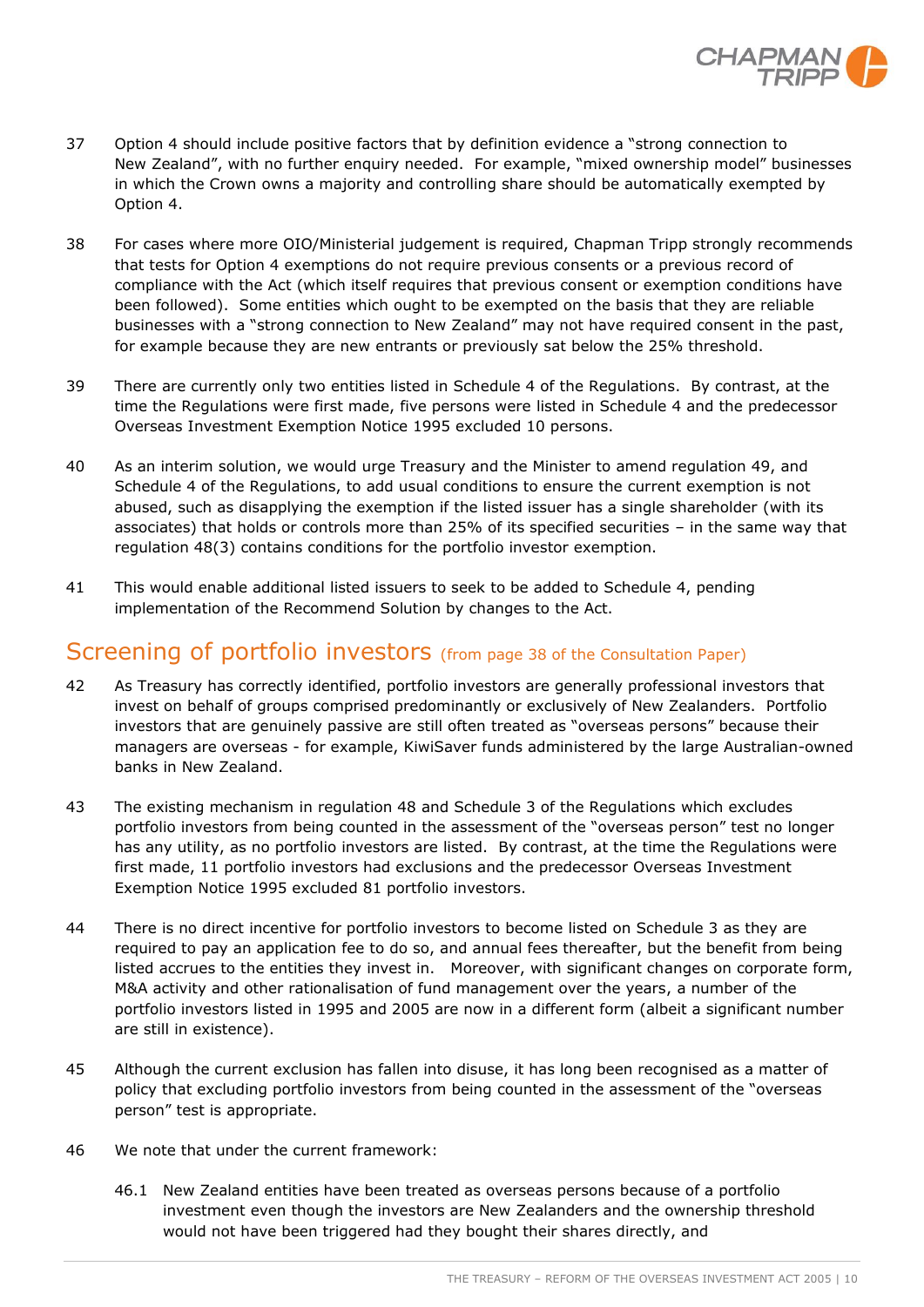

- 46.2 there is a failure to recognise the passive nature of investments where no control or degree of influence is held, or sought, by portfolio investors.
- 47 As a result of this treatment, a number of listed issuers such as Meridian, Genesis, Mercury, Metlifecare, Ryman, Spark and Chorus, are, or are very close to the tipping point of being, treated as "overseas persons".
- 48 We support the adoption of a class exemption for portfolio investors that are beneficially owned and controlled by New Zealanders (ownership and control for this purpose being at least 51% of the entity's funds under management being invested on behalf of New Zealanders) as in the first half of option 2 put forward by Treasury (at page 40 of the Consultation Paper).
- 49 However, we do not support the second half of option 2, and suggest that it should be redrafted so that the portfolio investor itself may not have control rights greater than 25% in any single holding without obtaining consent. This would align with the threshold proposed above for when an issuer with a primary equity listing on a licensed market should be an overseas person, or this requirement removed entirely. Placing a restriction on the control rights that may be held, in aggregate, by unrelated investors in the same company would be problematic as:
	- 49.1 for the reasons outlined above, it is impossible for a listed issuer to ascertain the percentage of overseas ownership – a portfolio investor has access to significantly less information than the listed issuer, so is in an even worse position to ascertain this; and
	- 49.2 this would place an undue restriction on the universe of investable options for such portfolio investors, as there are many NZX Main Board listed issuers where overseas persons have negative control over the entity – indeed, JBWere calculated the overall level of overseas ownership in New Zealand listed equities at 39%, highlighting how common this scenario is
- 50 In our view, this amendment would address the issue identified by the Treasury.

### Tipping point for requiring consent (from page 42 of the Consultation Paper)

- 51 An overseas person acquiring a non-controlling interest in an entity should not require consent. As the Consultation Paper identifies, acquisition of a non-controlling stake does not put assets at risk and the Act's intent would not be undermined if these transactions were not screened. It is also arbitrary to require the marginal investor who takes an entity over the 25% threshold to obtain consent. In many cases, and especially when acquiring listed shares, the investor cannot even be aware at the time of the transaction that they require consent. This may have a cooling effect and undermine passive investment in listed companies when they near the 25% threshold.
- 52 Consent should only be required in an entity that owns or controls an interest in sensitive land where, at the completion of the transaction:
	- 52.1 the overseas person will hold a controlling interest in the entity with the effect that,
	- 52.2 the entity will be an overseas person.
- 53 This is different to Treasury's option 2 (at page 43 of the Consultation Paper), which would require consent if the acquirer would hold at least 5% of the total number of securities in the class. We think the test should be not the size of the shareholding but whether it creates a controlling interest.
- 54 There is no material difference between an overseas person acquiring 1% or 5% in an entity as neither will give them control. Creating a de minimis threshold of 5% will not resolve the problems in the current regime.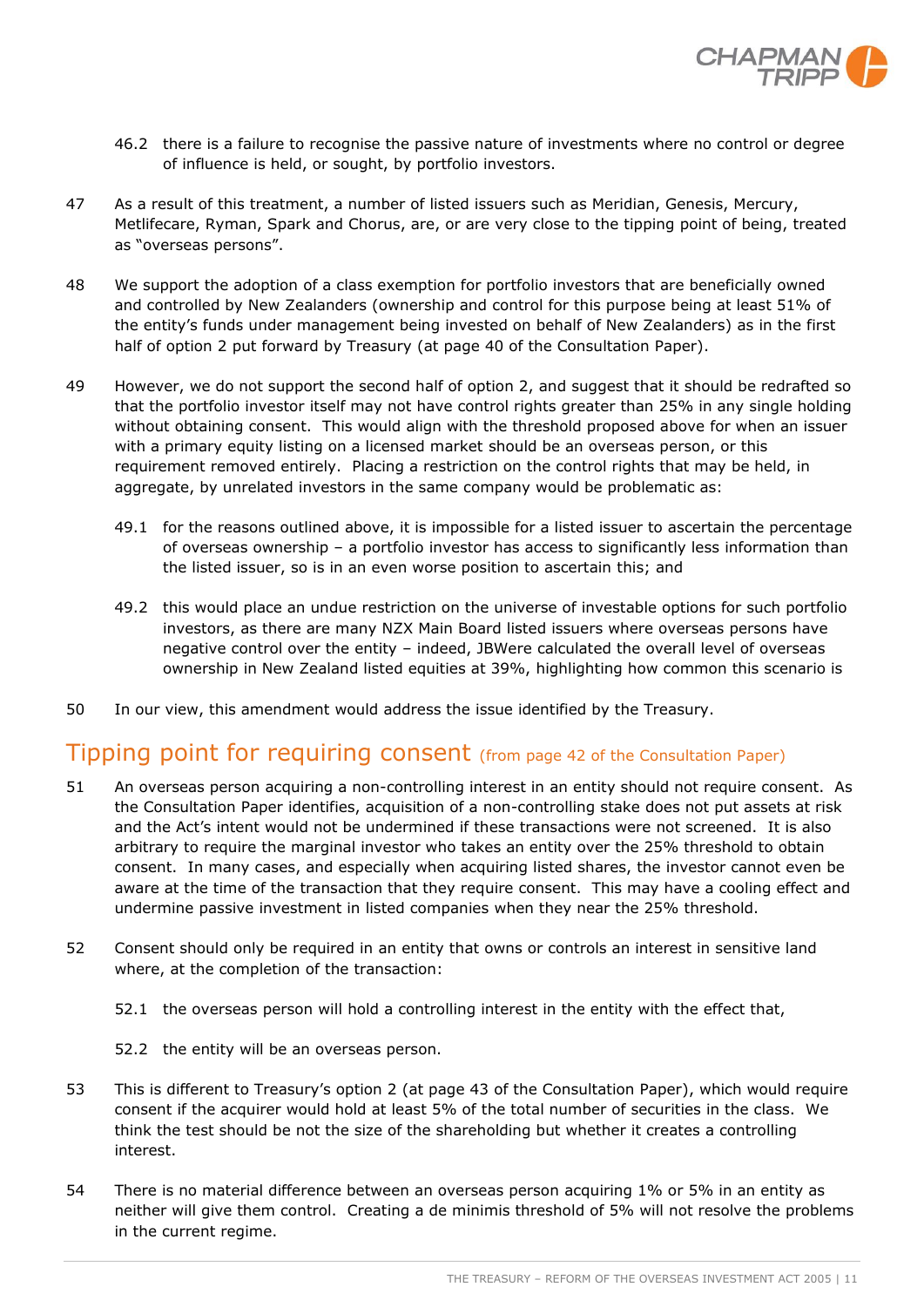

# Incremental investments above a 25% interest

#### (from page 45 of the Consultation Paper)

- 55 We agree with Treasury that there is no reason to screen incremental investments that do not cross important thresholds.
- 56 We think that a combination of Treasury's Options 1, 2 and 4 (page 47 and 48 of the Consultation Paper) is the best solution to improve the existing exemption. Overseas persons should be able to increase their interest as long as they remain below the relevant key control threshold, upstream or downstream shareholders ought to qualify for the exemption, and there should not be any time limit to the exemption.

## **CLASSES OF SECURITIES**

- 57 Under s 7(2)(c)(i) of the Act, a body corporate is an overseas person if an overseas person or persons "have" 25% or more of any class of A's securities. This gives rise to two issues:
	- 57.1 The word "have" is clear when applied to s  $7(2)(c)(ii)$  (having "the power to control...") and  $7(2)(c)(iii)$  (having "the right to exercise or control..."), but is ambiguous when used in the context of securities, as it is unclear whether this is referring to legal title or beneficial ownership. We understand the OIO's view is that it captures both and suggest the wording for this limb should be made unambiguous (given issues caused by custodians being treated as "having" securities have now been ameliorated through class exemptions in the regulations).
	- 57.2 Securities includes convertible securities that do not give rise to an ownership or control interest. For example:
		- (a) Issuer A has 100m ordinary shares on issue. Issuer A then issues 10m options to an overseas person (which will convert to ordinary shares on a one for one basis).
		- (b) The overseas person does not obtain a 25% or more ownership or control interest as it does not have a 25% or more beneficial entitlement to Issuer A's securities (in aggregate), and therefore does not require consent to obtain the options (other than under s 12(b)(iii) if Issuer A owns sensitive land).
		- (c) However, Issuer A will become an overseas person as a result as the overseas person issued the option will "have" 100% of a class of Issuer A's securities, despite not having a 25% or more ownership or control interest (the more appropriate trigger point in this respects).
		- (d) Perversely, Issuer A would cease to be an overseas person were the options to be exercised, as it would then only have ~9% overseas ownership.
- 58 For the reasons outlined above, we submit that  $s \, 7(2)(c)(i)$  of the Act should be amended not just for listed issuers, but all body corporates – so as to be aligned with a 25% or more ownership or control interest.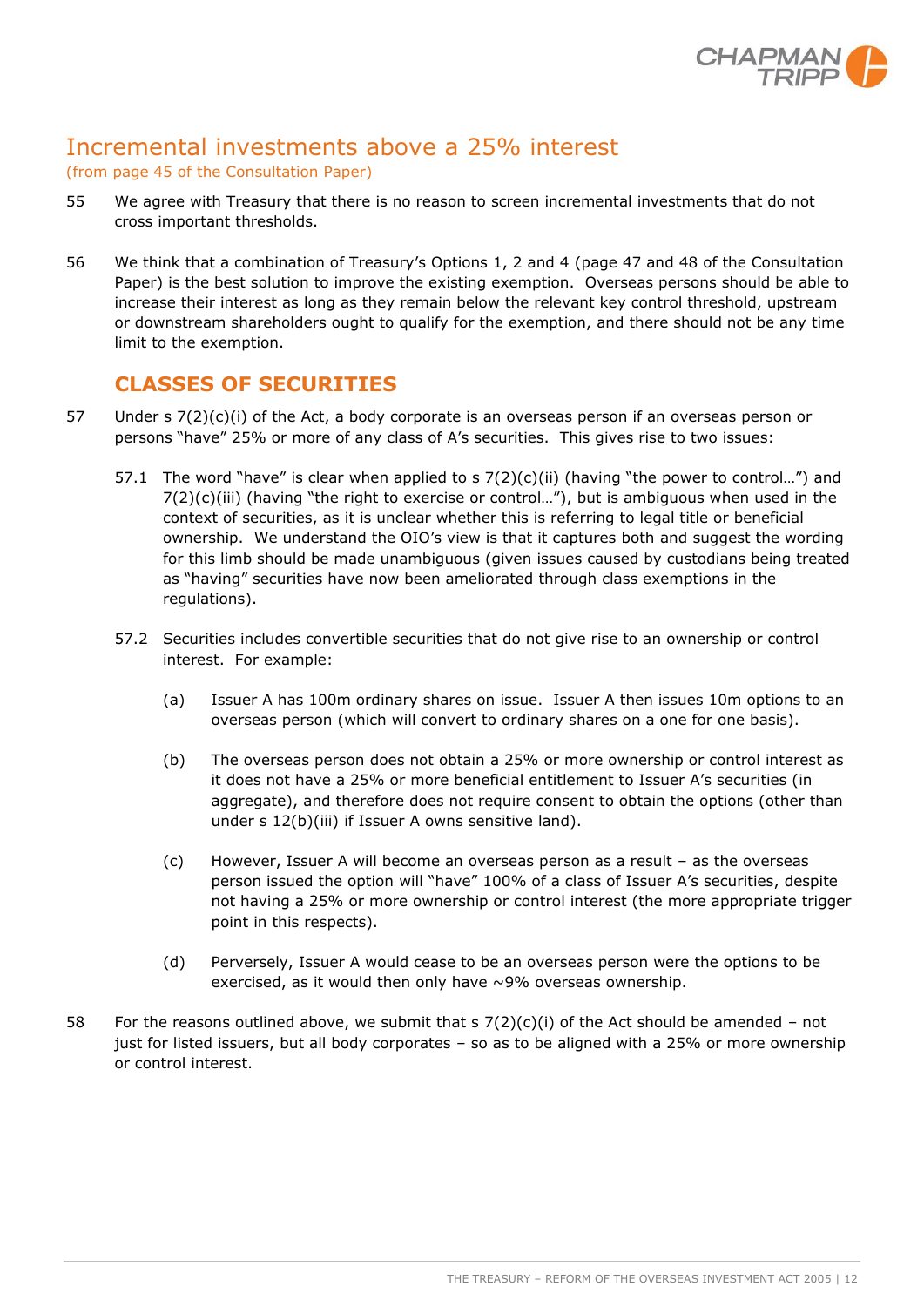

# Part C: How does the Act screen transactions in sensitive assets?

## Assessing investors' character and capacity (from page 51 of the Consultation Paper)

- 59 We agree with Treasury's assessment that the benefits of some of the current investor test criteria are not clear and do not seem to assess material risks. For that reason, we support the removal of the business experience and acumen, financial commitment and immigration eligibility criteria, as proposed by Treasury's Option 2 (at page 56 of the Consultation Paper).
- 60 The good character criterion can impose significant compliance costs, particularly where individuals with control (IWCs) include directors who hold or have held multiple roles with large organisations, and often entails addressing numerous irrelevant allegations. Accordingly, we support the simplifications proposed by Options 1 and 2.
- 61 We oppose the introduction of a bright-line test for assessing an investor's character and capacity, as proposed in Option 3 – except if supported by an overriding discretion for Ministers or the OIO to determine that the good character criterion is nevertheless met.
- 62 A screening regime requires a degree of flexibility in order to avoid illogical and unintended outcomes. A bright-line test applied inflexibly would create a real risk that overseas persons will be prevented from investing in New Zealand due to one, largely irrelevant factor.
- 63 If a bright-line test was adopted, we agree with Treasury that appropriate time limits for the chosen criteria would need to be considered carefully.

# Additional potential changes (page 57 of the consultation paper)

#### **NEW ZEALANDERS**

- 64 We strongly support removing New Zealanders identified as relevant overseas persons (ROPs) or IWCs from the requirement to satisfy the investor test. This change would streamline the application process for a number of investors.
- 65 The need to obtain comment from New Zealand professional directors about the actions of unrelated companies where they also hold or have held a directorship, is time consuming and frustrating for our clients. It is also difficult to justify, given that the directors are not subject to the Act in their personal capacity and the allegations can concern entities wholly unrelated to the Applicant.

#### **CORPORATE CHARACTER**

66 We do not support the corporate character assessment proposal. It will be too subjective, will not add anything to the way character is assessed now and the factors proposed for consideration (tax arrangements, labour practices and environmental practices) are all regulated by other statutes.

#### **STANDING CONSENT**

67 We support a more formal standing approval process for the investor test but not as a separate consent structure, which would inevitably involve fees and time delays. A more efficient approach would be to formally exclude ROPs and IWCs who have been previously approved from consideration on subsequent applications unless there have been material changes.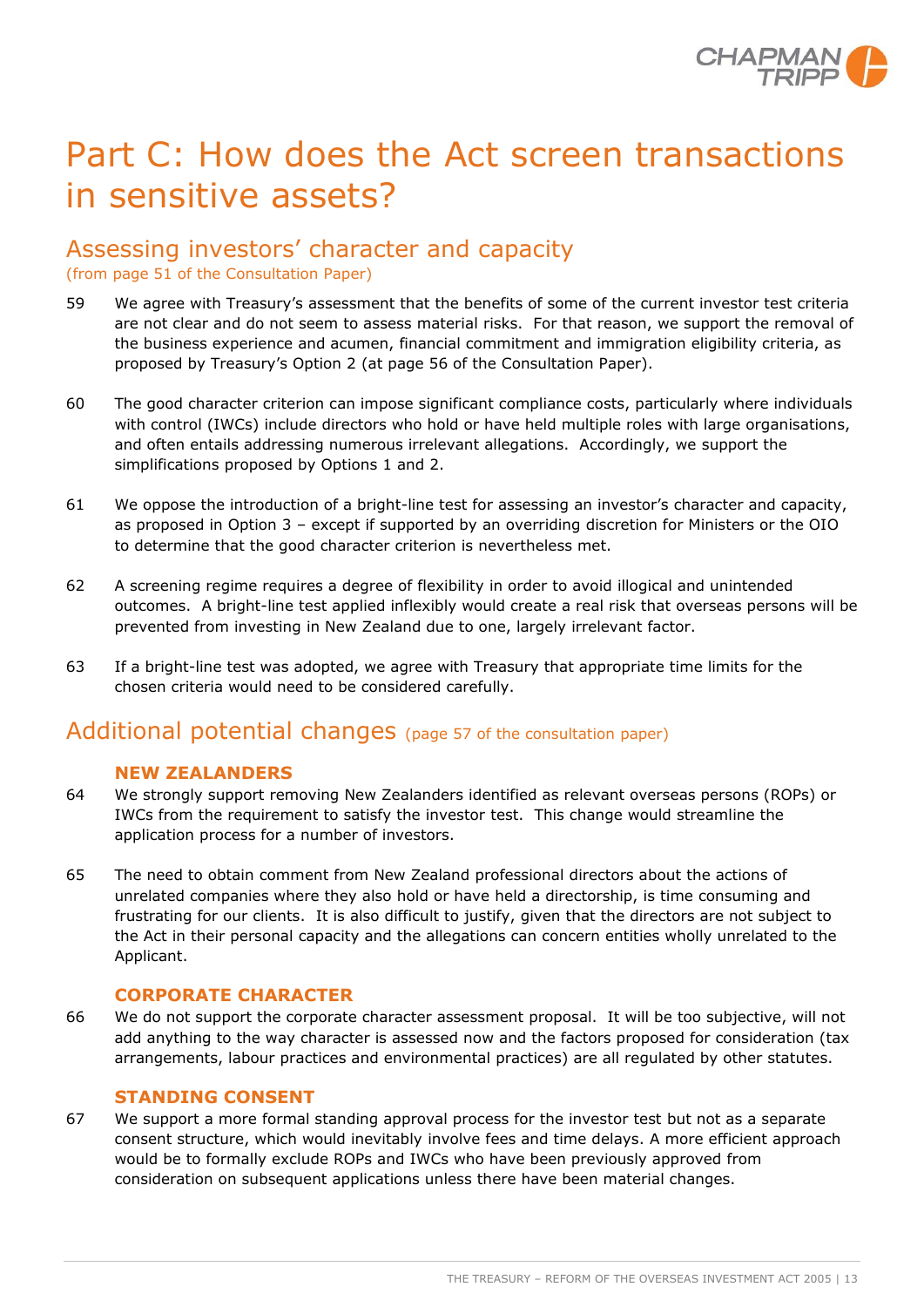

# Screening the impacts of investments (from page 60 of the Consultation Paper)

- 68 We support the introduction of a national interest test to operate alongside a simplified benefit to New Zealand test. This would address many of the concerns with current screening methods while still allowing for delegation to the OIO, driving timely decisions.
- 69 But we attach a number of provisos to our support. The issues with the counterfactual test would need to be addressed, there would need to be a clear timeframe for decisions (as set out at paragraph [102\)](#page-16-0), and the right balance would need to be struck between protecting New Zealand from investments that threaten national security, and deterring legitimate and productive overseas investment.
- 70 The design of the test is crucial. We wish to comment, in particular, on the following points.

#### **CLARITY OF CRITERIA**

- 71 Any national interest test should have clear and discrete criteria for Ministers to consider. There are two examples given of existing national interest tests, the test from the Outer Space and Highaltitude Activities Act 2017 (the *OSHAA*) and the test under the Australian foreign investment legislation. We do not think either of these tests are appropriate to adopt in the New Zealand overseas investment context.
- 72 Both of the above tests are too broad in their formulation. While the OSHAA test contains some guidance, it ends with a 'catch-all' that provides the decision maker with an undesirable amount of discretion. The Australian test provides minimal legislative constraint for the decision-maker, with national interest being defined only in ancillary guidance by FIRB.
- 73 We think that a national interest test should consider national security, international relations and public safety. We support the inclusion of consideration of the extent to which risks can be mitigated by consent conditions or other legislation.
- 74 It is also important that the test is formulated in a way that focuses on the circumstances of the investor and not merely the type of asset. The Consultation Paper discusses certain assets that, by their nature, may require more careful scrutiny under the national interest test – e.g., interests in strategically important industries or critical infrastructure and activities such as media, transport, defence and military.
- 75 We would not support a view of national interest that effectively precludes overseas investment in certain types of assets. The national interest test should require Ministers to demonstrate why the national interest will be harmed with reference to both the asset in question and the identity and circumstances of the investor.

#### **ONUS OF THE TEST**

- 76 The onus should be on the decision-maker to identify a reason why the national interest would be harmed by a particular transaction, rather than requiring applicants to demonstrate that the transaction would benefit national interest. There are two reasons for this requirement.
- 77 First, the applicant will already have had to demonstrate that the investment results in benefits to New Zealand.
- 78 Second, the national interest should operate as a discrete test alongside the simplified benefit test to capture considerations that are not otherwise addressed in the benefit test (for example, national security concerns). It is unreasonable to require applicants to predict and address in advance the matters that might prompt Ministers to intervene on this ground, or to prove the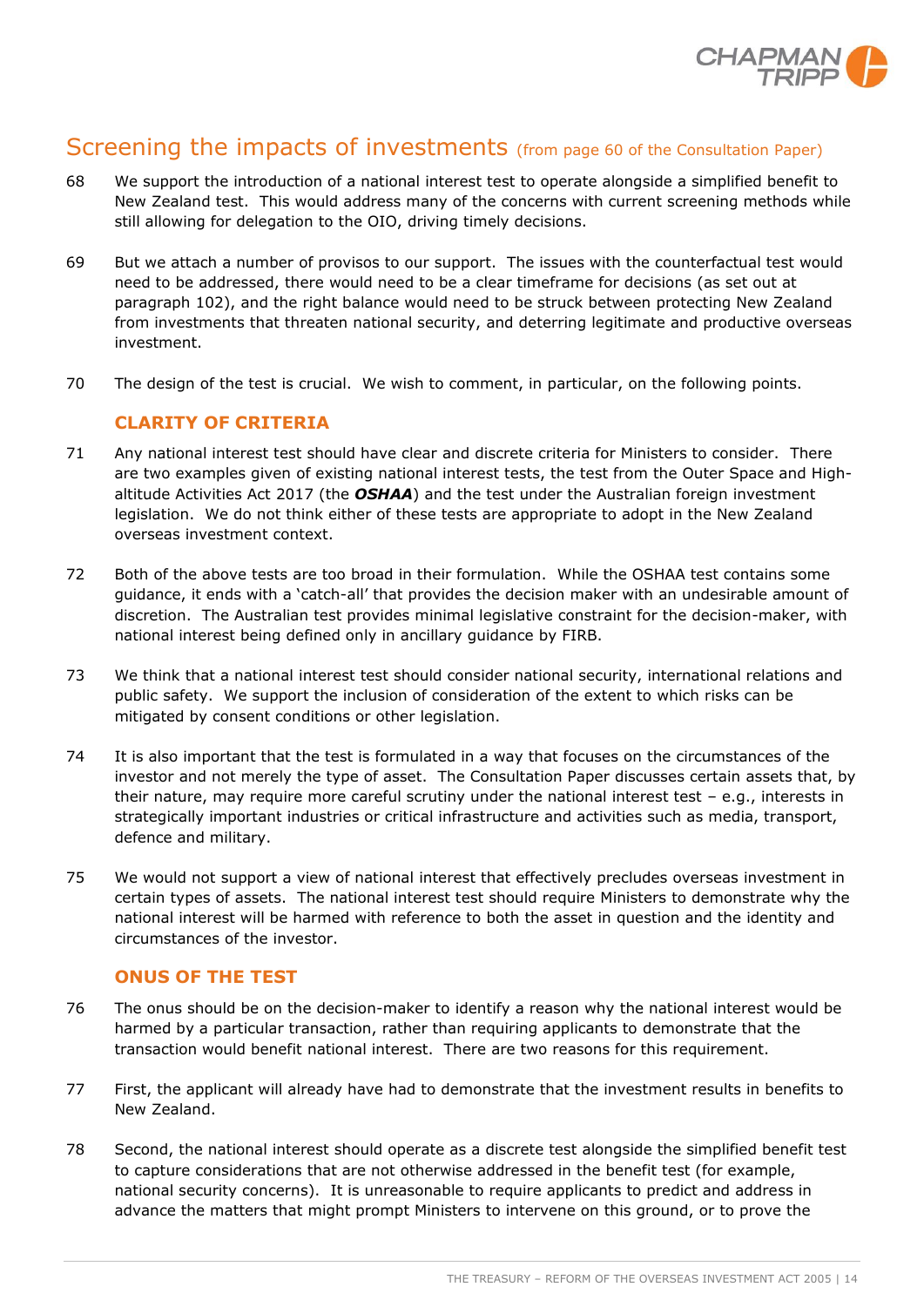

negative. This approach is similar to the way the test is framed under the Australian legislation, which is that the transaction proceeds unless it is contrary to the national interest.

#### **NATIONAL INTEREST AND BENEFITS TEST SHOULD BE DISCRETE**

79 We think the principal value of a national interest test is to permit Ministers to intervene in circumstances where the investment would result in a benefit to the public, under the benefit test, but there are overriding reasons to decline consent. Accordingly, the national interest test and simplified benefit test should operate discretely. Put another way, a national interest test and simplified benefit test that cover the same ground will introduce incoherence into the regime as the same considerations will be assessed under two separate tests.

#### **SIMPLIFIED BENEFITS TEST**

- <span id="page-14-0"></span>80 We are broadly in support of the simplified benefits test proposed at paragraph 202 of the Consultation Paper. We would like to see more specificity in the types of economic benefits that will be considered, for example:
	- 80.1 the additional capital value realised by the seller as a result of the foreign buyer's willingness to pay more
	- 80.2 the ability of New Zealanders to raise capital in international markets; and
	- 80.3 greater liquidity for significant assets, which reduces barriers to entry and exit and therefore promotes investment.
- <span id="page-14-1"></span>81 Factors of the kind identified in paragraphs [80.1](#page-14-0) and [80.3](#page-14-1) above are particularly important in respect of well-run New Zealand assets. New Zealand vendors of such assets are disadvantaged by the current benefits test. In our experience, it is often more challenging to obtain consent for a well-run asset, as compared to a poorly-run asset, because of the lesser potential for improvement. Overseas buyers therefore have less scope to demonstrate they will bring the fresh benefits required to receive consent. Ultimately this creates a constraint on liquidity, which potentially deters investors (whether domestic or overseas) from investing in assets that have been well managed or that they intend to develop to a mature state.
- 82 Similar issues can also arise in respect of greenfield investment, as once a greenfield development has been completed there may be little incremental benefit that a subsequent overseas investor can demonstrate.

#### **COUNTERFACTUAL**

- 83 If any form of benefits test is to remain, we consider it is essential that the issues with the current counterfactual test are dealt with. We support Sub-Option A (discussed at page 75 of the Consultation Paper), which would result in:
	- 83.1 a status quo counterfactual test, and
	- 83.2 a 'no-detriment test' for transactions involving transferring land between two overseas persons, although this should also apply (so long as the other requirements are met) to:
		- (a) shareholding changes (as well as transfers of land), and
		- (b) transactions where the benefit to New Zealand test had previously been satisfied downstream of the current transaction, or where the investment in New Zealand predated the benefit to New Zealand test.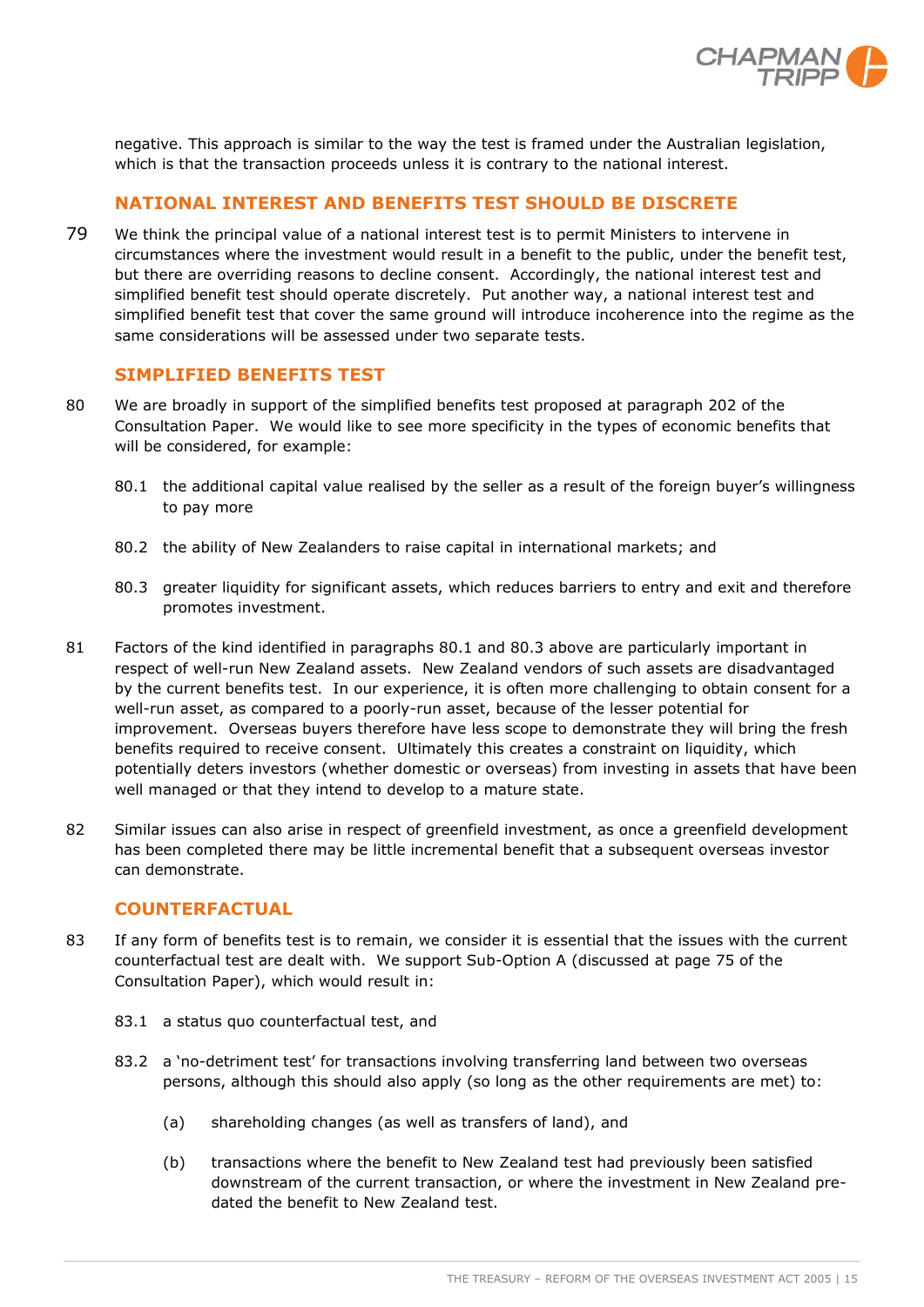

- 84 This is the only option of the various sub-options proposed which would deal with the problems that arise under the current counterfactual test of artificially constructing what might happen with the investment. Further, we note that facilitating transfers between overseas owners under the 'nodetriment test' should provide investors with greater certainty around their ability to exit, which can in turn increase the attractiveness of investing in New Zealand.
- 85 Sub-options B and C (discussed at page 76 of the Consultation Paper) both still require a theoretical exercise in assessing what might occur. Adopting the vendor's continued ownership of the investment as the counterfactual is artificial as the vendor has determined to dispose of the investment.

# Water extraction (from page 82 of the Consultation Paper)

- 86 We agree with the commentary in the Consultation Paper that the RMA has a clear role in regulating water extraction and that including this in the Act would risk conflicting decisions and investor uncertainty. For these reasons we do not consider change in this regard is necessary.
- 87 That point made, of the options proposed, we prefer Option 1 which is limited to water bottling or bulk water export. Option 2 is too broadly worded and could have an unnecessarily negative impact on transactions involving water extraction for net positive uses, such as golf courses or horticulture, which uses are strictly regulated by the RMA.

#### Tax (from page 85 of the Consultation Paper)

- 88 We do not support any changes to the way tax is assessed under the Act. We agree that breaches of tax law are relevant to good character, but these are adequately addressed already in the context of the investor test.
- 89 The OIO is not the appropriate body to decide whether the tax arrangements of a person, although legal, should bear on the character of that person. Such decisions should be left to tax agencies.
- 90 If an overseas person has to certify that they aren't involved in any tax avoidance, the OIO would be required to make an assessment as to whether the person's tax arrangements would violate tax laws where no tax agency has made the same assessment. This should not be the case.

### Māori cultural values (from page 88 of the Consultation Paper)

91 We agree that the current regime does not consider Māori cultural values enough and support Treasury's Option 2 (on page 89 of the Consultation Paper). There is some ambiguity in the Consultation Paper around what the impact of this change will be for investors. We think it should be formulated to 'reward' those who intend to protect or enhance wāhi tūpuna but not to penalise those who are neutral, in that their actions would not harm wāhi tūpuna.

### Special land (from page 91 of the Consultation Paper)

- 92 Any revised special land regime must recognise the practicalities of providing access and allow for the requirement to be waived. If the land is in forestry, for example, there would be significant health and safety considerations involved. There can also be significant costs attached to providing access to special land which would be unduly burdensome on the overseas investor.
- 93 We consider that each of Options 1, 2 and 4 would better address the practical realities of how the special land process operates. For the reasons described above, Option 3 should not be implemented as an absolute requirement.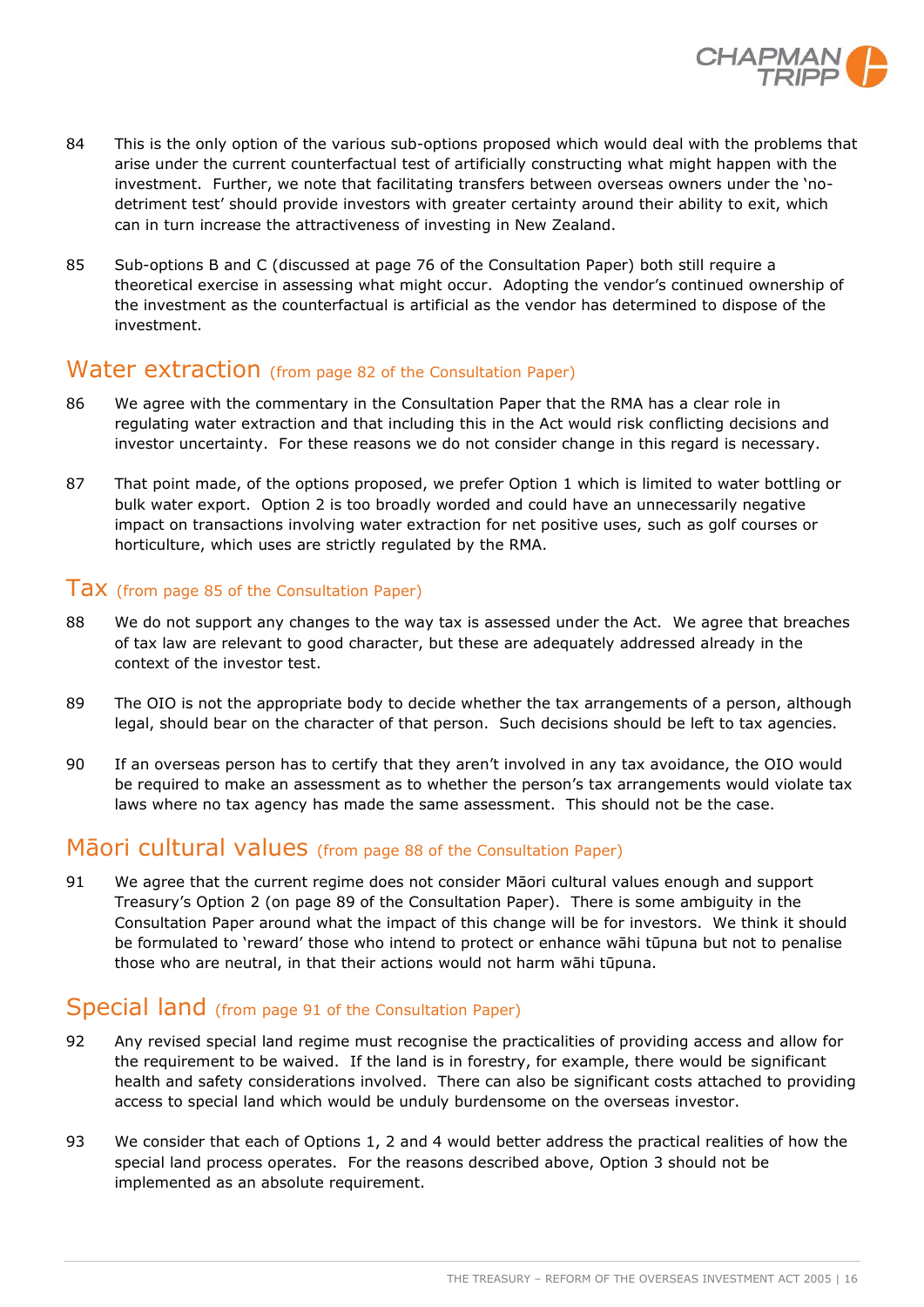

# Farmland advertising (from page 95 of the Consultation Paper)

- 94 We support Option 2 (discussed at page 96 of the Consultation Paper), which removes the farmland advertising obligations altogether.
- 95 They are an unwarranted imposition on vendors who, if they think they would likely get a better offer from a New Zealander, would have advertised regardless of the requirements of the Act.

# Timeframes for decisions (from page 98 of the Consultation Paper)

- 96 We support prescribed periods for decision making, depending on the type of application submitted. These should factor in a period for Ministerial consideration.
- <span id="page-16-1"></span>97 But we consider the timeframes proposed in Option 2 (discussed at page 99 of the Consultation Paper) are too long and suggest deadlines (and extension periods) as follows:
	- 97.1 30 working days for consent applications subject to a national interest or substantial harm test (if adopted) and for consent applications subject to the benefit to New Zealand test (or the modified benefit to New Zealand test), with a possible extension right of up to 20 working days
	- 97.2 20 working days for consent applications subject to the investor and bright-line residential tests or special forestry tests, with a possible extension of 10 working days
	- 97.3 15 working days for consent applications subject only to the investor test, with a possible extension of 10 working days, and
	- 97.4 10 working days for consent decisions involving only a bright-line residential test.
- 98 We consider these shorter timeframes are appropriate because:
	- 98.1 assuming other proposed reforms to the Act are adopted, the red tape in the application process should be significantly reduced (e.g. a more refined character assessment), and
	- 98.2 the timing for applications of the types described at 1 above would be broadly consistent with the FIRB timing.
- 99 We agree that consent should be deemed to be granted if no decision is made within the required time period. This would ensure that the timeframes are effective. The Act would need to prescribe the basis on which consent would be granted, such as on published standard conditions of consent.
- 100 We also strongly agree that consideration be given to the OIO's resourcing.

#### **SUB-OPTIONS: WHEN SHOULD TIMEFRAMES COMMENCE?**

- 101 We support a solution that combines aspects of Sub-Options A and B, whereby the timeline would start immediately an application was received but would be paused if the OIO determined, within the first half of a prescribed period, that additional information was required. Any subsequent information requests would not affect the deadline.
- <span id="page-16-0"></span>102 Based on our proposal at paragraph [97,](#page-16-1) we suggest the following specific timeframes:
	- 102.1 15 working days for consent applications subject to a national interest or substantial harm test (if adopted) and for consent applications subject to the benefit to New Zealand test (or the modified benefit to New Zealand test)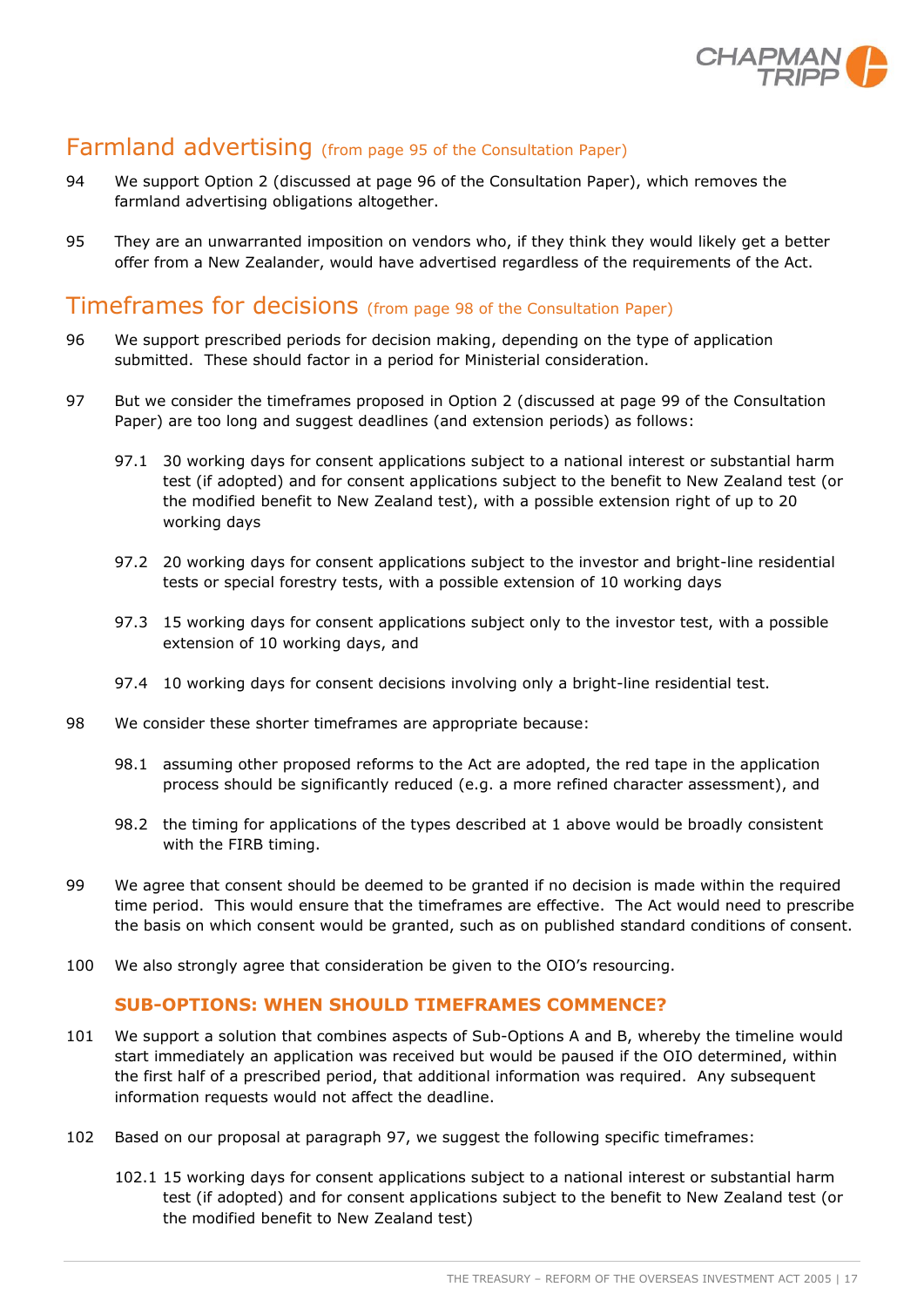

- 102.2 10 working days for consent applications subject to the investor and bright-line residential tests or special forestry tests
- 102.3 7 working days for consent applications subject only to the investor test, and
- 102.4 5 working days for consent decisions involving only a bright-line residential test.
- 103 We consider this to be appropriate because:
	- 103.1 assuming a number of the other proposed reforms to the Act are adopted, the red tape in the application process should be significantly reduced (e.g. a more refined character assessment), and
	- 103.2 the certainty delivered by prescribed periods for decision making would be at significant risk of being undermined if any information requests – even if minor in nature – paused the timeline.
- 104 Also for the reasons noted above, we are strongly opposed to Sub-Option C, which would pause the timeline any time additional information was required.

# Other comments on the regime

#### **DEFINITION OF NON-URBAN LAND**

- <span id="page-17-0"></span>105 We have had difficulties with the interpretation of the "non-urban land" definition for land on the urban fringe as this land is nearly always zoned to allow for some form of residential or commercial development with the expectation that the urban boundary will be extended. The policy reasons for regulating land acquisition at the urban fringe is unclear.
- 106 We consider that the definition of non-urban land should be amended to better reflect the zoning of the land and should read:

#### "*non-urban land means –*

- *(a) farm land; and*
- *(b) any land other than land that is both:*
	- *(i) in or adjoining an urban area; and*
	- *(ii) either zoned under the relevant District Plan for or used for commercial, industrial, or residential purposes or for future commercial, industrial, or residential purposes*"

#### **CONSENT PATHWAYS**

- 107 The current consent pathways do not work well in respect of certain types of transactions. We propose that pathways be created to address:
	- 107.1 upstream transactions where the interests being acquired are not the purpose of the transaction. The New Zealand Takeovers Panel, for example, grants exemptions for genuine upstream acquisitions based on a 'purpose test' (where acquiring control of the voting rights in the New Zealand company would not reasonably be regarded as a significant purpose of the upstream acquisition) and a 'value test' (where the purpose test is prima facie satisfied if the New Zealand company represents less than 25% of the overall transaction value), and
	- 107.2 transactions involving a relatively minor sensitive land interest, where the purchaser is willing to provide an enforceable undertaking to divest that interest within a prescribed period. This would be similar to the divestment undertakings that the Commerce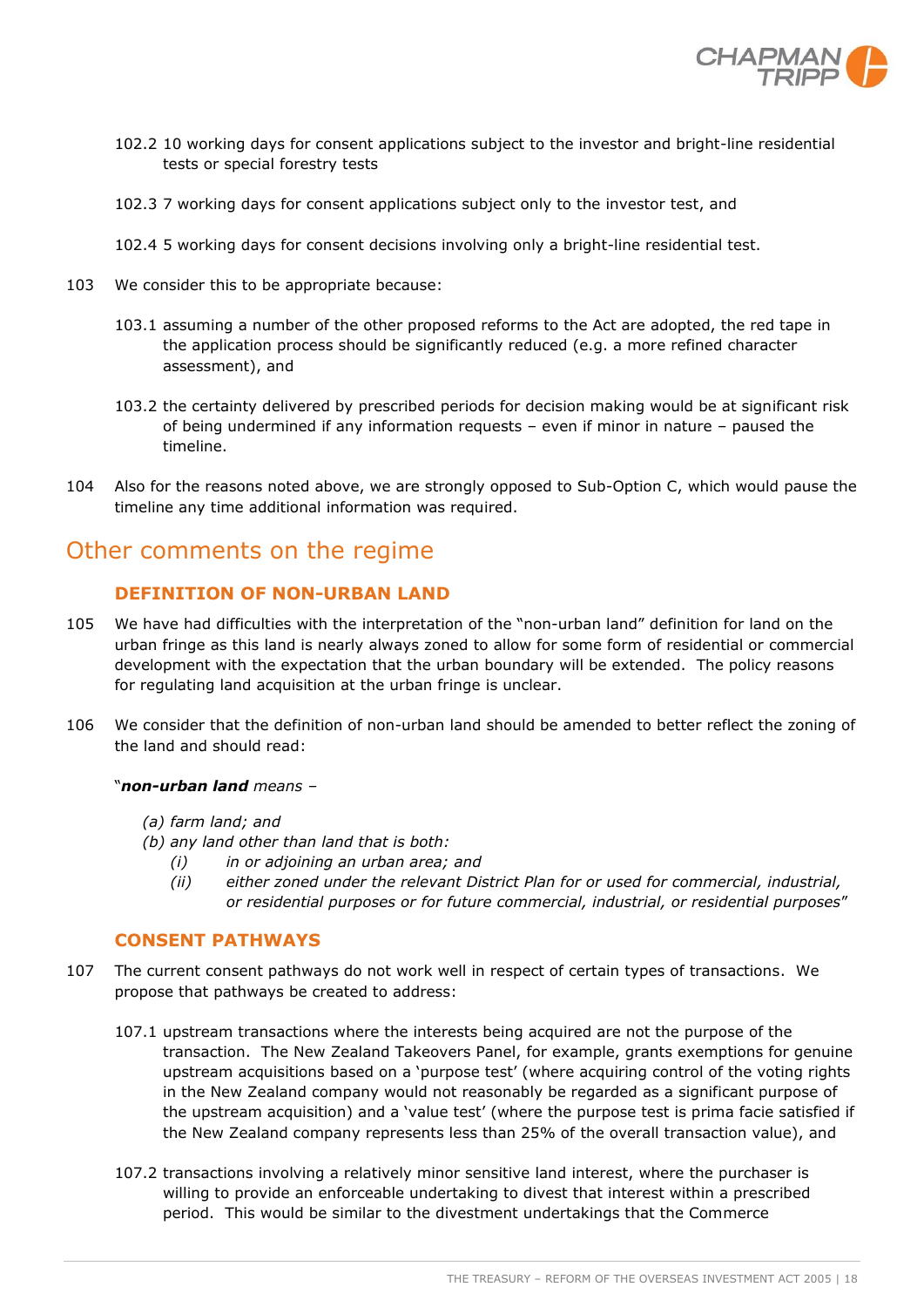

Commission may require under the Commerce Act 1986. Another potential solution would be to make it explicit that parties are permitted to structure a transaction to exclude the interest in sensitive land without being in breach of the (incredibly broad) avoidance provisions in the Act.

108 These pathways could likely be incorporated through the liberalisation of the individual exemption regime.

#### **REGULATION 37 – EXEMPTIONS FOR CORPORATE DEALING**

- 109 Although the corporate dealing exemption was expanded through the amendments to the Regulations in 2018, it contains two significant issues that we consider ought to be addressed.
- 110 The first issue is that the formulation of regulation 37 is such that it cannot be relied on to interpose a new holding company above an existing corporate structure. There is no policy reason to prevent parties from undertaking such action. The effect of adding a new top holding company is no different from incorporating a new holding company further down the chain of a corporate group. Interposition of a holding company above an existing corporate group is a common step for structuring an initial public offer, in conjunction with the listing.
- 111 The second issue is that regulations 37(b)(ii), (iii) and (iv) permit dilution of interests to New Zealand persons but not to overseas persons in circumstances where those overseas persons will not hold significant interests (either alone or in aggregate). Some illustrations below.
	- 111.1 Company X is 100% owned by Overseas Person B. Company X has New Zealand assets valued in excess of NZ\$100m or an interest in sensitive land.
	- 111.2 Overseas Person B wishes to transfer the shares in Company X to Company A. This is permitted under regulation 37(1)(b)(ii) if:
		- (a) Company A is 100% owned by Overseas Person B, or
		- (b) Company A is 100% owned by Overseas Person B and one or more New Zealand investors.
	- 111.3 However, if Company A is 90% owned by Overseas Person B and 10% owned by Overseas Person Y, regulation 37(1)(b)(ii) does not apply – Company A would need consent to acquire the shares in Company X.
	- 111.4 If the transaction was instead structured as the issue of shares in Company X to Overseas Person Y, resulting in Overseas Person Y holding 10% of the shares in Company X, then (assuming no association issues) Overseas Person Y would not need consent under the Act to subscribe for such shares. It is a perverse outcome in such situations that simply by utilising a new company (Company A) to undertake a transaction, consent is required.
- 112 Similar examples can be formulated for limbs (iii) and (iv) of regulation 37(1)(b). We suggest that these exemptions should be amended to permit dilution to one or more overseas persons, provided that none of those overseas persons (together with its associates) obtains a 25% or more ownership or control interest in the relevant sensitive assets.

#### **ADDITIONAL PART 2 EXEMPTION – LIMITED PARTNERSHIPS**

113 Under the current framework, there is a failure to recognise the passive nature of investments where no control or degree of influence is held, or sought, by limited partners investing through a limited partnership. We propose that limited partnerships controlled, and majority owned, by New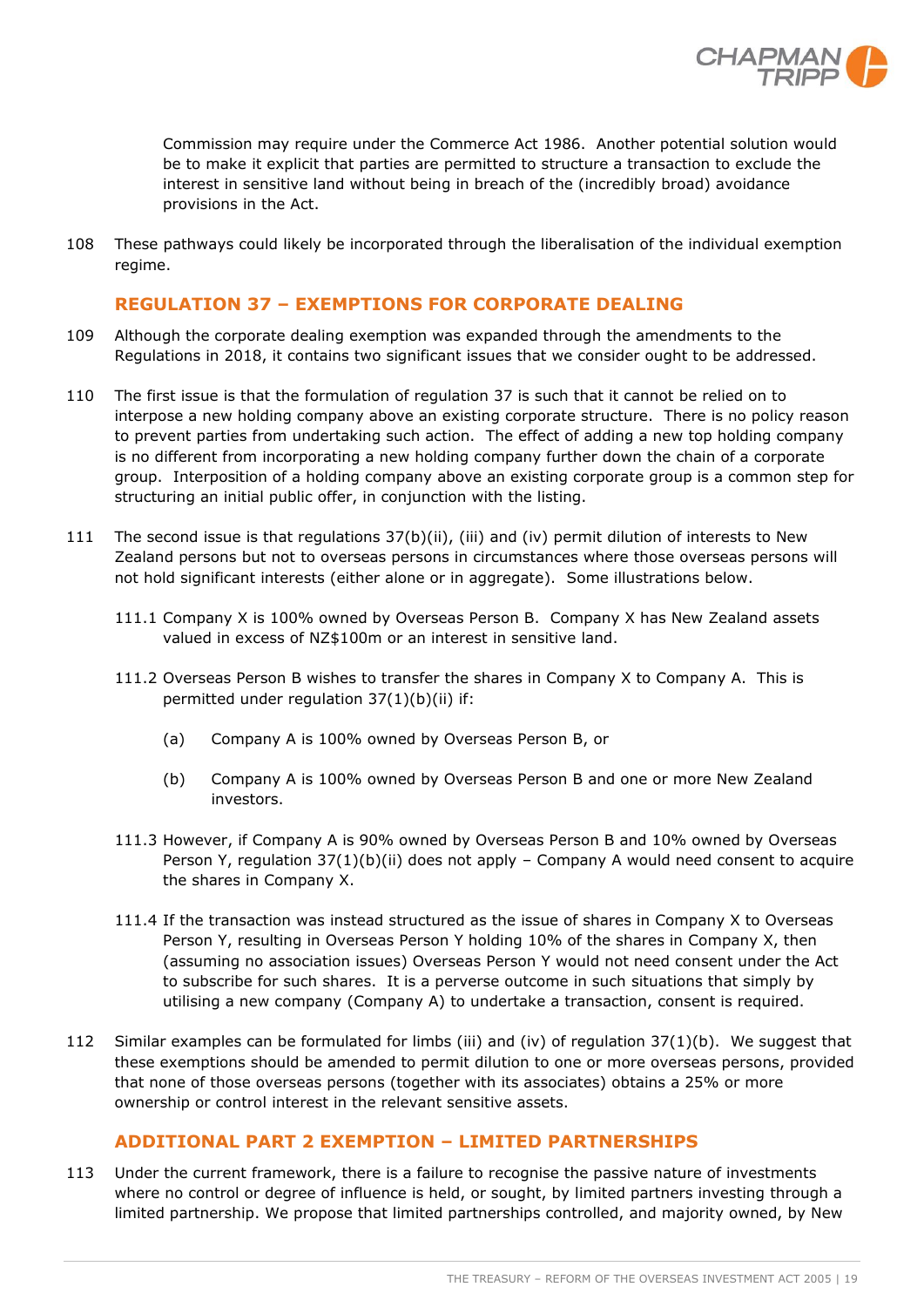

Zealanders should not be screened by the Act. This could be achieved by the addition of a new class exemption, similar to our preferred option for the treatment of portfolio investors (see paragraph [41] above). That class exemption would apply to limited partnerships that are (i) controlled by New Zealanders (which would focus on the control and ownership of the general partner(s) of the limited partnership); and (ii) beneficially owned by New Zealanders (ownership for this purpose being more than 50% of the interests in the limited partnership being owned by or on behalf of New Zealanders).

- 114 Alternatively, the same outcome could be achieved by amending the definition of overseas person itself, by adding an additional limb that is specific to limited partnerships (and therefore distinct from the body corporate limb of the definition that currently applies, but is more suited to companies). That new limb of the definition would apply the current overseas person definition to the general partner(s) of the limited partnership (e.g. the body corporate test in section  $7(2)(c)$  of the Act if the general partner was a company), and include a further provision that (notwithstanding if the general partner is not an overseas person) a limited partnership will be an overseas person if an overseas person or persons own 50% or more of the limited partnership interests.
- 115 The effect of either approach is to move the point at which a limited partnership is an overseas person from the current 25% beneficial ownership threshold to a more appropriate 50% threshold (given the passive nature of limited partners' involvement in the limited partnership), while retaining the same thresholds for the control of the limited partnership by focusing on the ownership and control of the general partner.

#### **REGULATION 46 – EXEMPTION FOR UNDERWRITING**

- 116 The exemption under regulation 37(1)(o) for an underwriting by an overseas persons of an issue of securities should be extended to cover an underwritten transfer (or sale) of securities. Sometimes initial public offers, in conjunction with a listing, are structured in this way - for example some of the mixed ownership model IPOs - and "block trades" of a significant stake in the listed issuer are also frequently underwritten.
- 117 Extension would help facilitate New Zealand capital market activity without giving rise to policy concerns because the extension is available only to underwriters whose ordinary course of business comprises bona fide underwriting and has a timeframe restriction of six months for holding any shortfall.
- 118 A similar exemption is provided for under the Takeovers Code class exemptions but unlike the exemption in the regulations the Takeovers Code exemption is not restricted to new securities underwriting.

#### **EXEMPTIONS IN PARTS 4 AND 5 OF THE REGULATIONS**

- 119 The exemptions contained in Parts 4 and 5 of the Regulations do not permit eligible investors to rely on the relevant exemption if they wish to structure the transaction using a New Zealand subsidiary (whether existing or newly incorporated). We do not consider there to be any good policy reasons for this prohibition.
- 120 While the position may be equivalent to the treatment of New Zealand investors in those other countries, reciprocity for the sake of reciprocity is not a rational basis on which to proceed. The reality of many corporate transactions is that a purchaser wishes to use a local subsidiary to make an acquisition. Provided that subsidiary is incorporated in New Zealand and is wholly owned by eligible investors (including New Zealanders for these purposes), we suggest that the exemptions in Parts 4 and 5 of the Regulations ought to apply.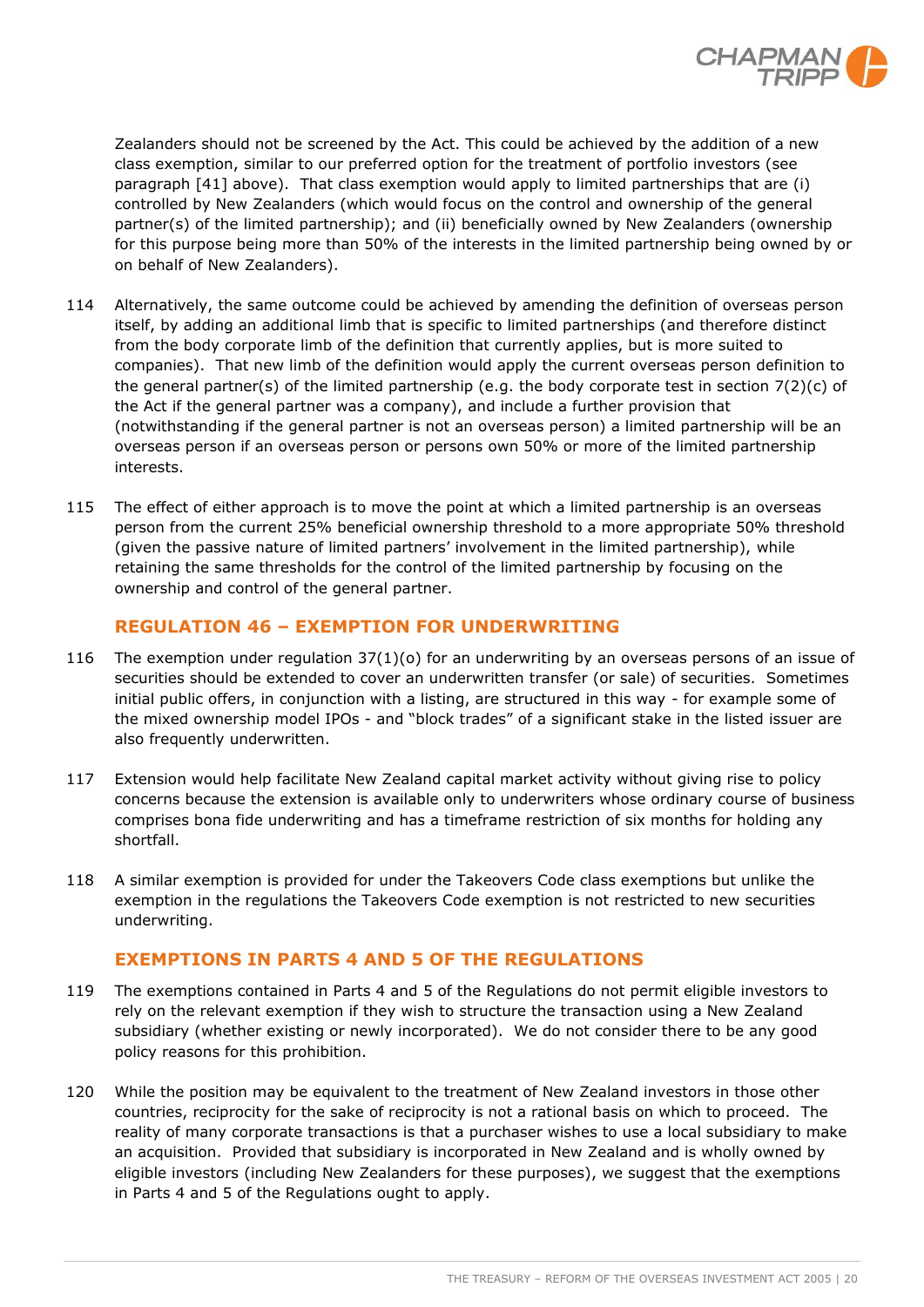

#### **REGULATION 57 – NETWORK UTILITY OPERATORS**

- 121 Current regulation 57 of the Regulations exempts network utility operators from the consent requirements when acquiring residential (but not otherwise sensitive) land for the purpose of providing electricity conveyance.
- 122 We think this exemption should be expanded so that network utility operators do not require consent when acquiring any sensitive land. The same policy considerations that warranted the creation of the exemption in the first place warrant its extension to sensitive land more generally. Extending the exemption would recognise that acquisitions of sensitive land for the purpose of providing regulated utility services invariably benefit New Zealand